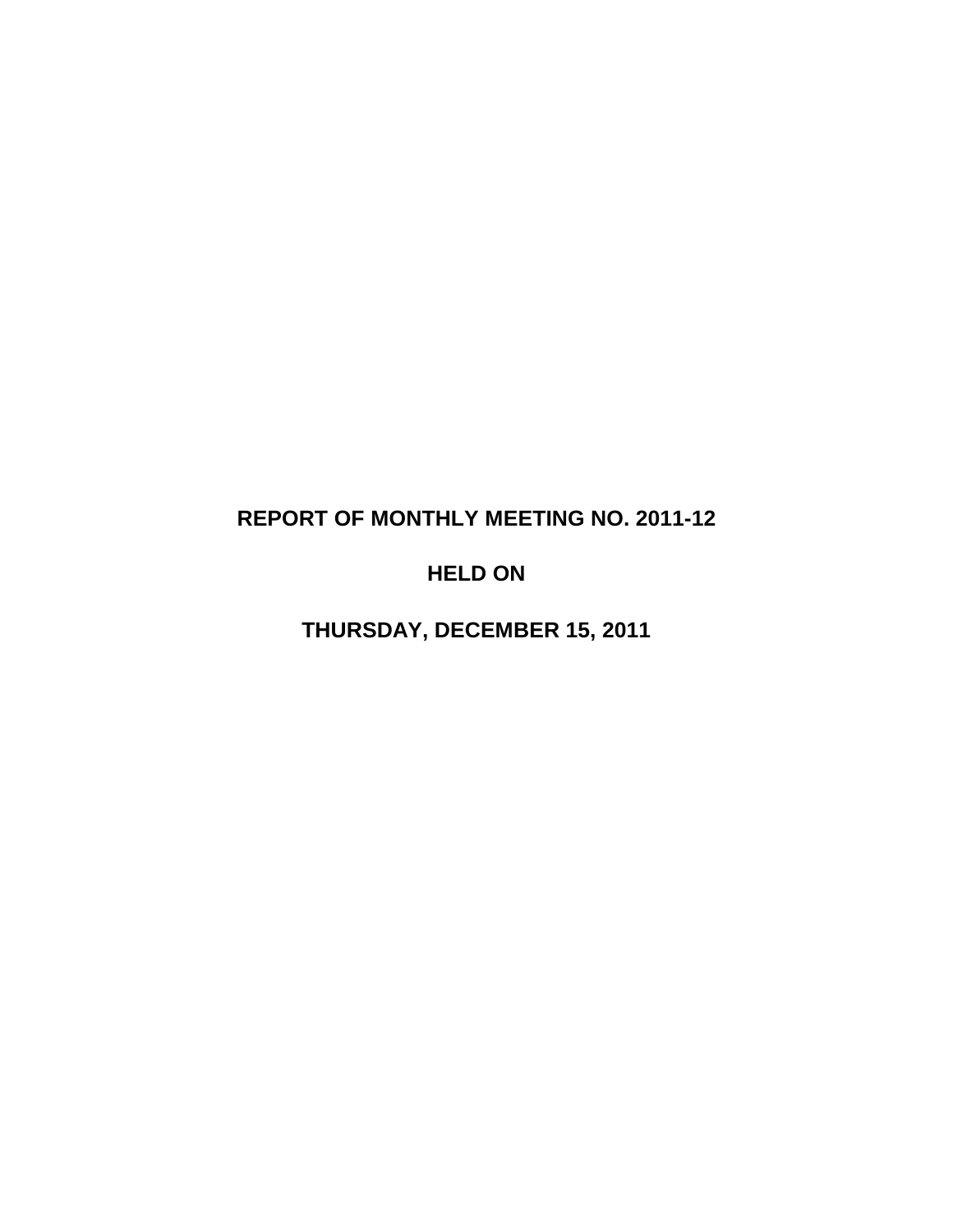Report of Monthly Meeting No. 2011-12 held on Thursday, December 15, 2011

| <b>ITEMS</b>                                                          | <b>CLASSIFICATION</b>                                                                                                                                                                                                                                                                                                                   | <b>PAGES</b> |
|-----------------------------------------------------------------------|-----------------------------------------------------------------------------------------------------------------------------------------------------------------------------------------------------------------------------------------------------------------------------------------------------------------------------------------|--------------|
| <b>Call to Order</b><br><b>Roll Call</b><br><b>Secretary's Report</b> | Recording Secretary presents minutes of previous meetings for approval.                                                                                                                                                                                                                                                                 |              |
| <b>Refunds</b>                                                        | Errors in deduction and non-members<br>Full refunds to employees due to separation from service<br>Refund in accordance with Section 8-170 of the law governing the Fund<br>Refund Reissued to New Payee<br>Refund elections in lieu of annuity<br>Refund of Spousal Contributions<br>1/2% refunds to new annuitants<br>Adjusted Refund | $3 - 8$      |
| <b>Invoices</b>                                                       | Administrative and Investment Fees                                                                                                                                                                                                                                                                                                      | $9 - 14$     |
| <b>Annuities</b>                                                      | Annuities for Employees<br>Annuities for Widows, Widowers and Minor Children, Reversionary Annuities<br><b>Adjusted Annuities</b>                                                                                                                                                                                                       | $15 - 20$    |
| <b>Disability</b>                                                     | Applications for Duty and Ordinary Disability benefits<br>Applications for Extensions of Duty and Ordinary Disability benefits<br>Adjusted Duty and Ordinary Disability benefits                                                                                                                                                        | $21 - 27$    |
| <b>Membership</b>                                                     | Applications<br>Change in Dates of Birth                                                                                                                                                                                                                                                                                                | 28           |
| <b>Treasurer's Report</b>                                             | City Treasurer's Statement of Account As of 11/30/2011                                                                                                                                                                                                                                                                                  | 29           |
| <b>MISCELLANEOUS</b>                                                  |                                                                                                                                                                                                                                                                                                                                         | $30 - 32$    |

#### **Hearings**

- The Matter of Alfred Sanchez (Account Update)

#### Mattters of Legislation

- Legislative Update
- Lobbyist Services

#### Matters of Investments

- Watchlist
- Flash Report
- Liquidity Needs
- Investment Policy Discussion

#### **Other**

- Election of Officers
- Freedom of Information Request Update
- Executive Session Semi-Annual Review
- Legal Update

| в<br>С<br>СX<br>DU | Less than 60 years of age<br>Reversionary<br>Calculated upon death of Employee<br><b>Credit Expires</b><br>Death<br>Duty Disability | MMI | Female:<br>No Post 9/74 Spouse Contributions<br><b>MED</b> Updated Medical Records<br>Maximum Medical Update<br>See Notes in File<br>NTE Note for Mercy Works Update | <b>RW</b><br>W<br>WC. | RES Resigned<br><b>Returned to Work</b><br>Less than 10 years of Service<br><b>Term Annuity</b><br>Withdraw/Waiting to apply<br>Workmens' Compensation |
|--------------------|-------------------------------------------------------------------------------------------------------------------------------------|-----|----------------------------------------------------------------------------------------------------------------------------------------------------------------------|-----------------------|--------------------------------------------------------------------------------------------------------------------------------------------------------|
| DIS                | Discharged                                                                                                                          | OR  | <b>Ordinary Disability</b>                                                                                                                                           |                       | Married @ Resignation,                                                                                                                                 |
| EID                | Errors in Deduction                                                                                                                 |     | <b>Reciprocal Annuity</b>                                                                                                                                            |                       | Not Married @ Effective Date                                                                                                                           |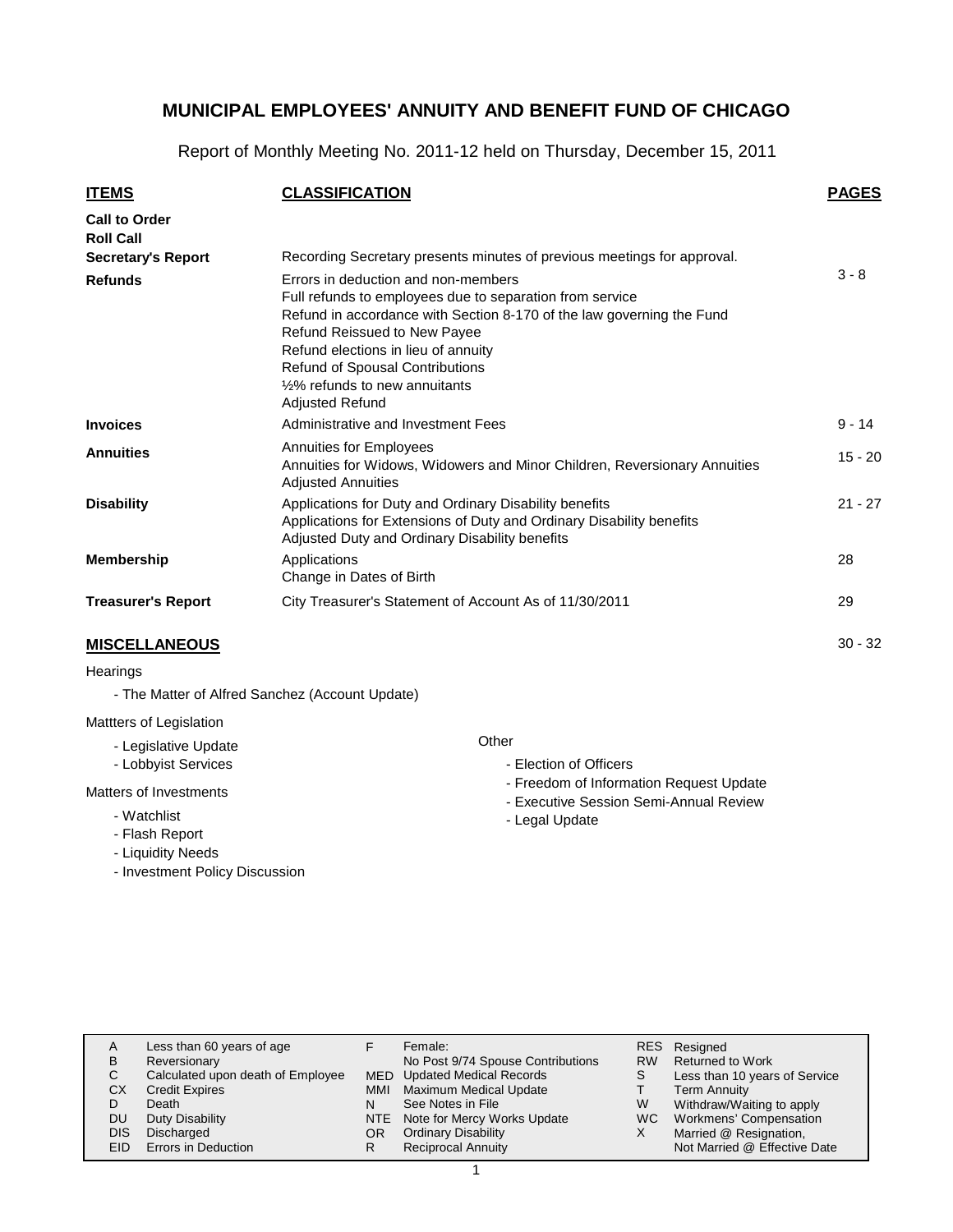Report of Monthly Meeting No. 2011-12 held on Thursday, December 15, 2011

The Monthly Meeting of the Retirement Board was called to order by the President, Timothy G. Guest, at 8:32 a.m. in the offices of the Fund, 321 N Clark Street, Suite 700, on Thursday, December 15, 2011.

#### The following were present:

| President                  |
|----------------------------|
| Vice President             |
| Treasurer                  |
| <b>Recording Secretary</b> |
| Trustee                    |
|                            |

#### Also Present:

| James E. Mohler      | <b>Executive Director</b>                       |
|----------------------|-------------------------------------------------|
| Mary Patricia Burns  | Attorney at Law                                 |
| Jane Tessaro         | <b>Benefits Manager</b>                         |
| <b>Tess Toledo</b>   | Comptroller                                     |
| Kathy Schanding      | <b>Staff Actuary</b>                            |
| Stacey Ruffolo       | Executive Assistant                             |
| Michael Walsh        | Deputy City Treasurer (Proxy for the Treasurer) |
| <b>Thomas Latzke</b> | <b>Assistant City Treasurer</b>                 |
| Terence P. Sullivan  | M.D.                                            |
| <b>Brian Wrubel</b>  | <b>Marquette Associates</b>                     |
| Jamie Wesner         | <b>Marquette Associates</b>                     |
| Neil Capps           | <b>Marquette Associates</b>                     |
| Nadia Oumata         | <b>Investment Analyst</b>                       |
| Robert Molaro        | RSM and Associates                              |
| Jason Parks          | Loop Capital                                    |
| Absent:              |                                                 |

Jeremy Fine **Assistant Comptroller (Proxy for City Comptroller)** 

#### **SECRETARY'S REPORT**

Mr. Gibson motioned that the Minutes of Meetings 2011-11-01, 2011-11-02 be approved as submitted. Seconded Mr. Durkan. Carried: Ayes Messrs. Ahmad, Durkan, Gibson, Guest, Ms. Neely. Noes-None.

Mr. Durkan motioned that the Executive Session Minutes of Meeting(s) No. 2011-11-01, 2011-11-02 be approved as submitted. Seconded Ms. Neely. Carried: Ayes Messrs. Ahmad, Durkan, Gibson, Guest, Ms. Neely. Noes-None.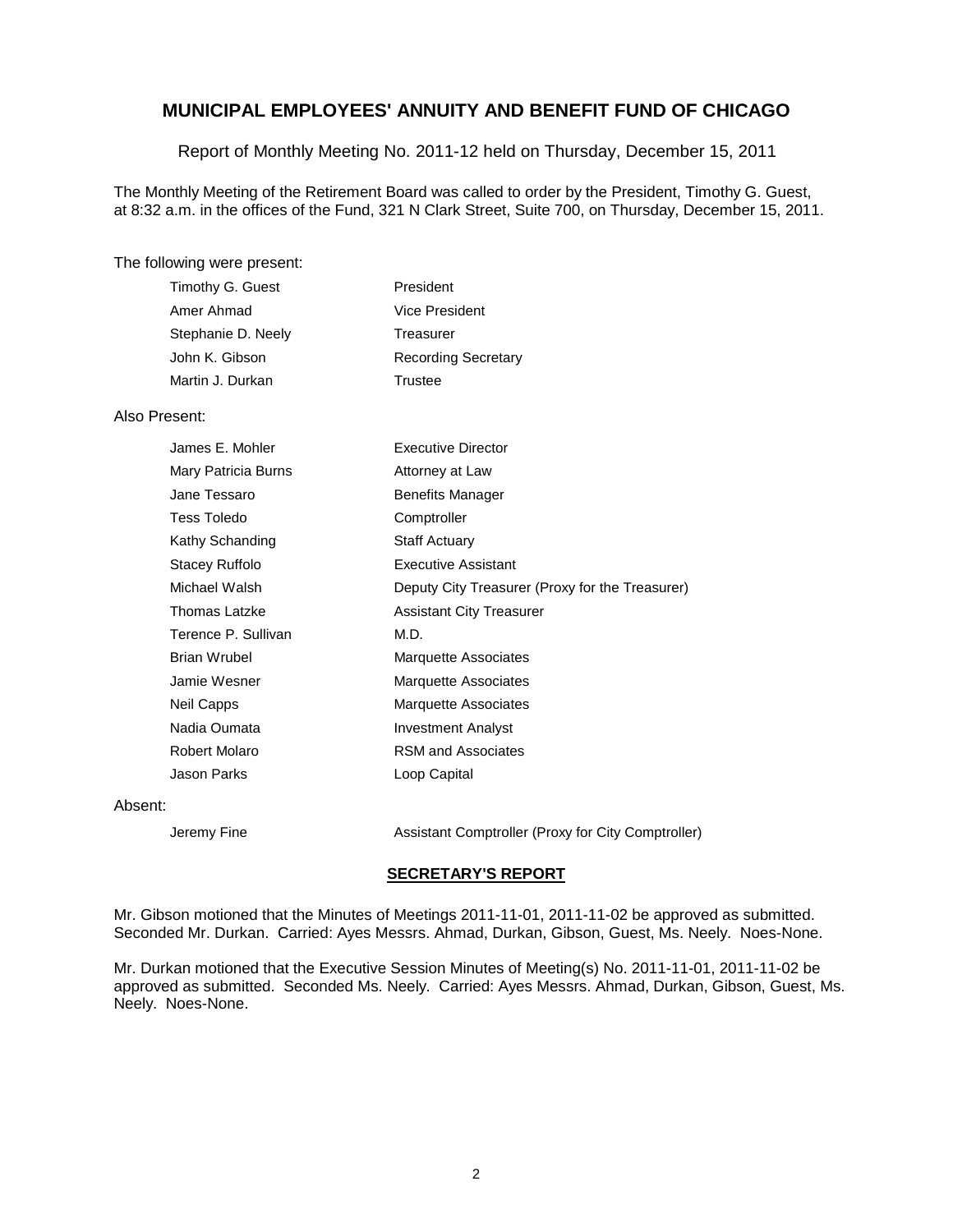Report of Monthly Meeting No. 2011-12 held on Thursday, December 15, 2011

#### **REFUND DUE TO ERRORS IN DEDUCTION AND NON-MEMBERS**

## **Refund a/c errors in deduction**

| <b>Name</b>                          | Reason                   | <b>Amount</b> |
|--------------------------------------|--------------------------|---------------|
| <b>BAITY, STEVEN</b>                 | <b>NEW ANNUITANT</b>     | \$23.54       |
| <b>BOVA, NICK</b>                    | <b>NEW ANNUITANT</b>     | \$38.96       |
| CAMERON, SELENA                      | PAYROLL ADJUSTMENT       | \$7.09        |
| COLEMAN, JAMES                       | <b>NEW ANNUITANT</b>     | \$30.68       |
| DEGRAFFINREED, ANGEL                 | PAYROLL ADJUSTMENT       | \$9.68        |
| HAYDEN, TANDALA                      | PAYROLL ADJUSTMENT       | \$8.08        |
| KWIDZINSKI, THOMAS                   | <b>NEW ANNUITANT</b>     | \$20.83       |
| <b>LAATSCH, ROBERT</b>               | <b>NEW ANNUITANT</b>     | \$386.61      |
| MARRERO, MARITZA                     | NEW ANNUITANT            | \$104.65      |
| MAZUR, KEITH                         | <b>NEW ANNUITANT</b>     | \$1,892.71    |
| PARRY, ANNE                          | <b>NEW ANNUITANT</b>     | \$48.83       |
| PHIPPS, BOOKER                       | <b>NEW ANNUITANT</b>     | \$4.48        |
| RIVERA, CARMEN                       | PAYROLL ADJUSTMENT       | \$24.05       |
| SHAW, HERBERT                        | PAYROLL ADJUSTMENT       | \$43.01       |
| <b>TAYLOR, CAROLYN</b>               | <b>NEW ANNUITANT</b>     | \$50.40       |
| <b>VINSON, JOHN</b>                  | <b>NEW ANNUITANT</b>     | \$16.74       |
| <b>WOLF, THOMAS</b>                  | <b>NEW ANNUITANT</b>     | \$252.11      |
| Total Refund a/c errors in deduction | 17 Case(s)               | \$2,962.45    |
| Refund to Laborers a/c non-members   |                          |               |
| <b>Name</b>                          | <b>Period</b>            | Amount        |
| <b>EVISON, SEAN</b>                  | 04/16/2006 TO 03/15/2011 | \$25,393.06   |

| Total Refund to Laborers a/c non-members 1 Case(s) | \$25,393.06 |
|----------------------------------------------------|-------------|

## **TOTAL REFUND DUE TO ERRORS IN DEDUCTION AND NON-MEMBERS**

**18 Case(s) \$28,355.51**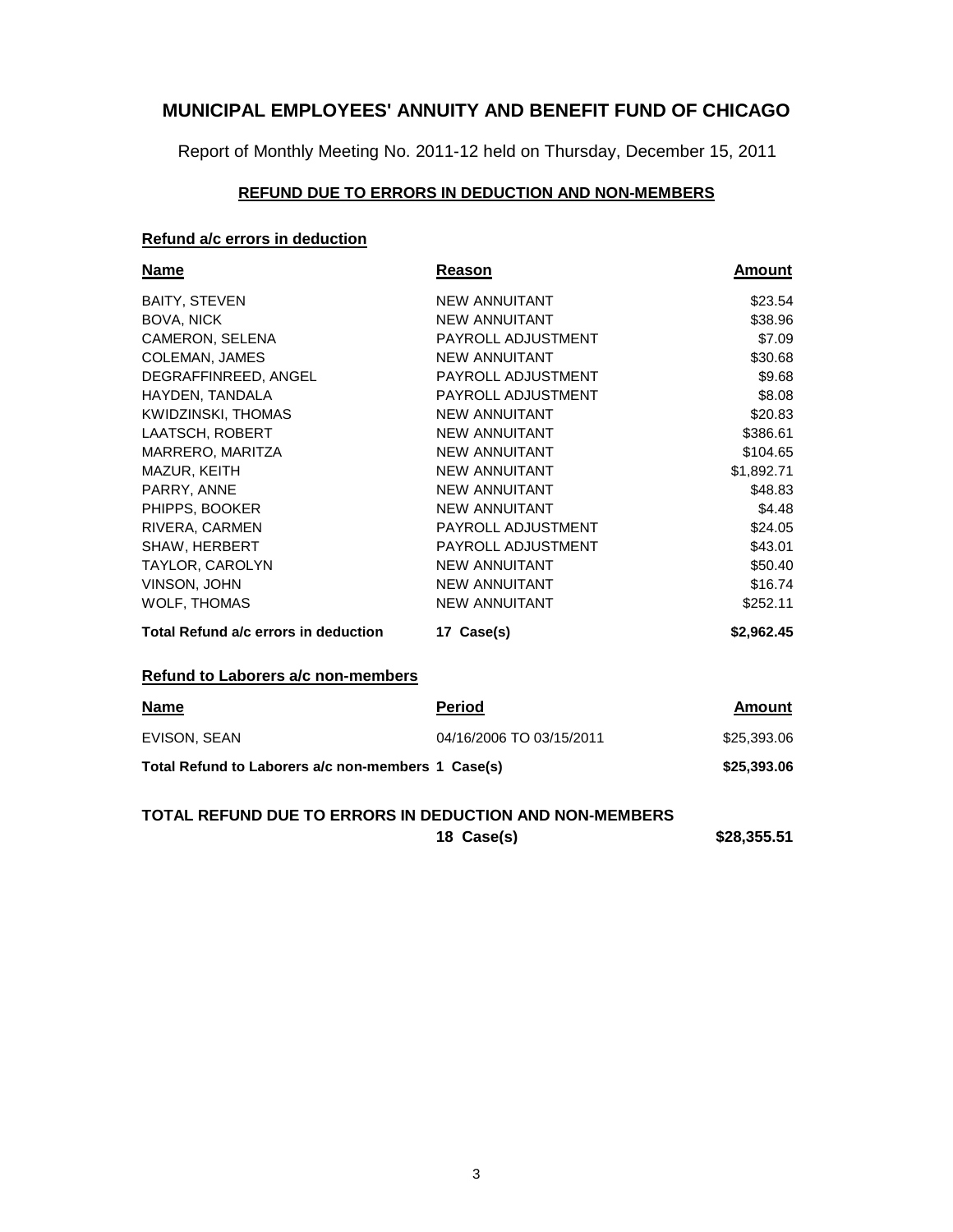Report of Monthly Meeting No. 2011-12 held on Thursday, December 15, 2011

## **REFUND TO EMPLOYEES DUE TO SEPARATION FROM SERVICE**

| <u>Name</u>              | <b>Resignation Date</b> | <b>Amount</b> |      |
|--------------------------|-------------------------|---------------|------|
| ALFARO, SHIRLEY          | 11/06/2009              | \$27,334.55   |      |
| ALLEN, ALBERT            | 09/30/2011              | \$29,651.21   |      |
| ALVARADO, YARATZED       | 10/05/2011              | \$30,560.38   | Hold |
| BARLOW, GLORIA           | 09/14/2011              | \$2,867.56    | Hold |
| BATTLE, BARONDA          | 09/02/2011              | \$5,264.42    | Hold |
| <b>BIXLER, STACI RAE</b> | 09/16/2009              | \$48,538.22   |      |
| <b>BOWES, LEONARD</b>    | 09/17/2011              | \$2,847.27    | Hold |
| BRYANT, JONATHAN         | 09/01/2011              | \$8,552.45    | Hold |
| <b>BUNCH, DENISE</b>     | 03/11/2009              | \$41,144.31   | Hold |
| <b>BURKS, JAUNESE</b>    | 09/14/2011              | \$12,691.43   | Hold |
| CABRERA, FELIX           | 08/29/2009              | \$32,647.82   | Hold |
| CAMACHO, ELBA            | 06/24/2011              | \$21,087.31   |      |
| CAMERON, CHEQUITA        | 11/18/2006              | \$9,680.85    | Hold |
| CAMERON, SELENA          | 09/30/2011              | \$37,189.52   |      |
| CARRADINE, GALA          | 09/27/2011              | \$10,988.06   |      |
| CLAIBORNE, LATASHA       | 09/13/2011              | \$497.17      | Hold |
| COLEMAN, DAWN            | 09/23/2011              | \$11,951.88   |      |
| CRAWFORD, KENNETH        | 08/23/2011              | \$28,450.41   | Hold |
| CRAWFORD, NOREDA         | 09/27/2011              | \$6,500.16    | Hold |
| DAVIS, SHARON            | 08/08/1991              | \$35.91       |      |
| DEGRAFFINREED, ANGEL     | 09/29/2011              | \$41,495.81   | Hold |
| DEJESUS, LYNNEA          | 08/17/2011              | \$12,085.22   |      |
| DINWIDDIE, CALISSE       | 03/21/2010              | \$12,323.34   | Hold |
| DRUMMOND, KIMBERLY       | 09/16/2011              | \$10,336.52   |      |
| EARLS, VERONICA          | 10/07/2011              | \$13,169.98   | Hold |
| EISON, NEDRAL            | 09/24/2011              | \$29,301.92   |      |
| ESCAMILLA, PAULA         | 08/31/2011              | \$14,183.62   | Hold |
| FELICIANO, NAHOMY        | 08/02/2011              | \$31,376.98   |      |
| FORD, BRENDA             | 10/05/2011              | \$13,618.20   | Hold |
| FRYISON, MARK            | 09/08/2011              | \$716.32      | Hold |
| <b>GARCIA, FLORENCIO</b> | 09/30/2010              | \$41,029.85   |      |
| <b>GARRETTE, JOHN</b>    | 05/16/2011              | \$10,778.36   | Hold |
| HARRIS, BRENDA           | 07/15/2009              | \$916.83      |      |
| HAYDEN, TANDALA          | 09/14/2011              | \$27,295.26   | Hold |
| HODGE, ANGELA            | 09/07/2011              | \$15,761.08   |      |
| HOLMES, TERRY            | 08/31/2011              | \$8,813.89    | Hold |
| HOWARD, MICHAEL          | 08/11/2011              | \$9,404.66    | Hold |
| JENNINGS, CARVEL         | 09/28/2011              | \$63,936.19   | Hold |
| JOHNSON, WANDA           | 07/15/2009              | \$927.04      | Hold |
| JUSTINIANO, AGNES        | 08/15/2009              | \$22,362.61   |      |
| KASBATI, MOHAMMED        | 09/02/2011              | \$7,159.03    |      |
| KELLY, VALERIE           | 08/29/2009              | \$46,419.79   |      |
| LAMB, KEVIN              | 01/19/2000              | \$5,286.36    | Hold |
| LEE, NIKEYA              | 09/23/2011              | \$12,918.76   |      |
| LIAPIS, NANNY            | 10/04/2011              | \$25,816.89   |      |
| LONG, JANETTE            | 09/16/2011              | \$38,488.37   |      |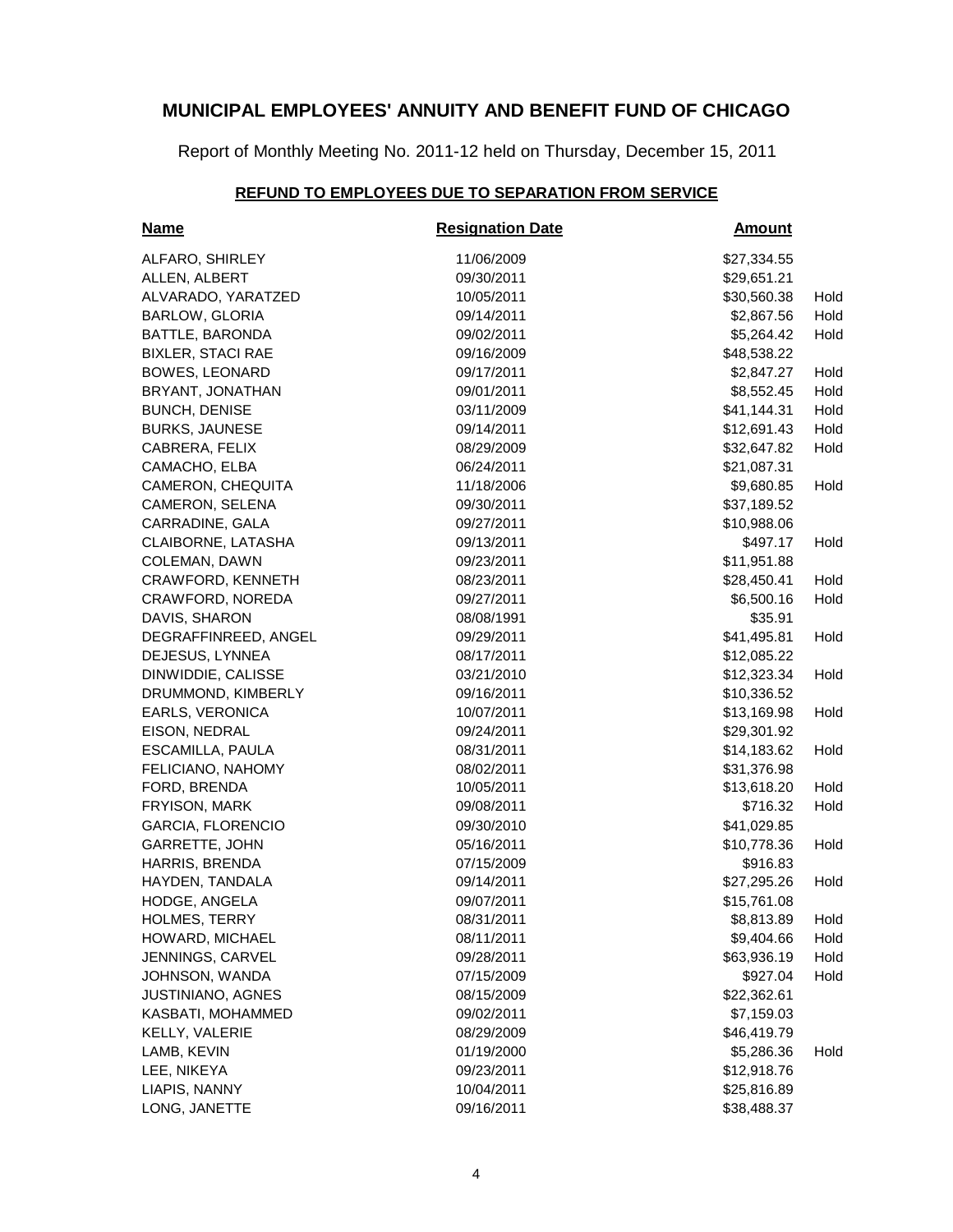Report of Monthly Meeting No. 2011-12 held on Thursday, December 15, 2011

## **REFUND TO EMPLOYEES DUE TO SEPARATION FROM SERVICE**

| <b>Name</b>             | <b>Resignation Date</b> | <b>Amount</b> |      |
|-------------------------|-------------------------|---------------|------|
| MALATT, BRIANNE         | 07/15/2011              | \$8,430.13    |      |
| MALONE, MICHAEL         | 08/17/2000              | \$12,958.17   | Hold |
| MARTINEZ, ELIZABETH     | 09/25/2011              | \$10,938.82   | Hold |
| <b>MATHIS, RAYNARD</b>  | 01/23/1996              | \$2,316.46    |      |
| MAYNARD, DAVID          | 12/06/2005              | \$8,341.12    |      |
| MCKISSACK, RANDY        | 04/27/2011              | \$9,351.11    | Hold |
| MILLER, JAMES           | 08/23/2011              | \$12,500.00   | Hold |
| MILLER, LOUISTINE       | 09/01/2011              | \$59,470.51   | Hold |
| NEELY, MERILYN          | 10/05/2011              | \$21,769.90   | Hold |
| <b>ODETTE, MICHAEL</b>  | 10/27/2009              | \$6,471.65    |      |
| O'REILLY, MARNIE        | 08/07/2010              | \$18,513.96   |      |
| PARKER, TONY            | 08/02/2011              | \$34,025.80   | Hold |
| PARKERSON, DAVID        | 07/30/2011              | \$25,850.31   | Hold |
| PEREZ, PHILLIP          | 10/11/2011              | \$35,480.61   | Hold |
| PRATT, MARK             | 10/07/2011              | \$79,247.12   | Hold |
| PRYOR, VANIA            | 10/19/2008              | \$11,415.83   | Hold |
| RATLIFF, KAREN          | 09/12/2011              | \$23,871.78   |      |
| REYES, JERRY            | 09/30/2010              | \$6,575.97    | Hold |
| RICHARDSON, ANDREA      | 10/04/2010              | \$311.09      | Hold |
| RIVERA, CARMEN          | 03/05/2010              | \$18,710.98   | Hold |
| RIVERA, HARVEY          | 08/29/2011              | \$4,948.70    |      |
| ROBERSON, THURMAN       | 09/30/2011              | \$5,601.54    | Hold |
| ROBINSON, LASHONDA      | 08/31/2011              | \$10,773.34   | Hold |
| ROBINSON, LISA          | 06/24/2011              | \$30,424.47   | Hold |
| ROJAS, MAYRIZZA         | 09/15/2011              | \$5,556.38    | Hold |
| ROSE, TRANISE           | 06/20/2011              | \$965.67      |      |
| ROTMAN, MIA             | 08/05/2011              | \$2,895.28    |      |
| SAN MIGUEL, JUANITA     | 06/30/2009              | \$24,606.66   | Hold |
| SEFAH, GEORGE           | 10/31/2002              | \$2,738.53    |      |
| SHAW, HERBERT           | 07/28/2006              | \$126,476.83  |      |
| SHEEHY, JEREMIAH        | 03/05/2011              | \$32,330.65   | Hold |
| SIMMONS, DENITA         | 09/25/2011              | \$2,544.94    |      |
| SPRAGGINS, DANTE        | 11/30/2010              | \$15,012.11   |      |
| TURNER, COREY           | 09/27/2011              | \$3,642.22    | Hold |
| VOKKARANE, SRIVANI      | 08/26/2011              | \$4,238.26    |      |
| WALLACE, LENELL         | 08/03/2010              | \$12,718.50   | Hold |
| WATKINS-GRASKER, ALECIA | 11/04/2011              | \$21,788.32   | Hold |
| WILLIAMS, JAIDA         | 08/03/2010              | \$40,129.05   |      |

## **TOTAL REFUND TO EMPLOYEES DUE TO SEPARATION FROM SERVICE**

**84 Case(s) \$1,638,346.54**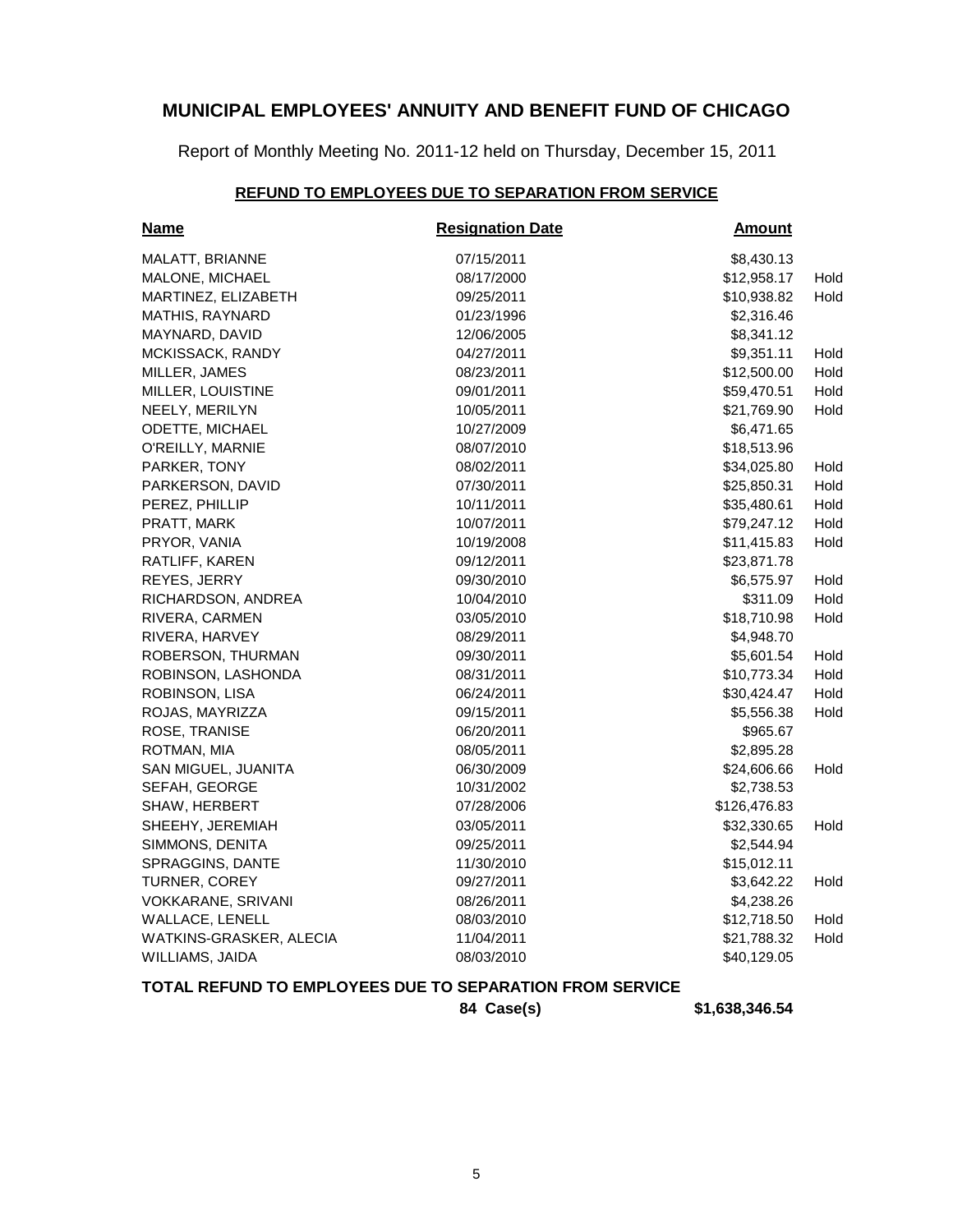Report of Monthly Meeting No. 2011-12 held on Thursday, December 15, 2011

#### **REFUND IN ACCORDANCE WITH SECTION 8-170 OF THE LAW GOVERNING THIS FUND**

| <b>Name</b>                                                                            | Date of Death | Pay to         | Amount      |
|----------------------------------------------------------------------------------------|---------------|----------------|-------------|
| FONVILLE, VIRGINIA                                                                     | 08/05/2004    | Heirs $(1/1)$  | \$10,068.64 |
| GOLD, STEVEN                                                                           | 07/24/2011    | DesBen $(1/2)$ | \$3,037.06  |
| JONES, MICHAEL                                                                         | 09/02/2011    | <b>DesBen</b>  | \$6,379.73  |
| LAVENDER, KEITH                                                                        | 12/21/2010    | Heirs $(2/2)$  | \$5,830.64  |
| WHITFIELD, DOROTHY                                                                     | 09/05/2011    | DesBen (1/3)   | \$17,112.62 |
| <b>Total REFUND IN ACCORDANCE WITH SECTION 8-170 OF</b><br>THE LAW GOVERNING THIS FUND |               | 5 Case(s)      | \$42,428.69 |

#### **REFUND OF DIFFERENCE IN ACCORDANCE WITH SECTION 8-170 OF THE LAW GOVERNING THIS FUND**

| <u>Name</u>                                                                                                 | Date of Death | Pay to      | Amount     |
|-------------------------------------------------------------------------------------------------------------|---------------|-------------|------------|
| MITCHELL, HENRY                                                                                             | 05/04/1993    | Child (1/9) | \$1,567.63 |
| <b>Total REFUND OF DIFFERENCE IN ACCORDANCE WITH</b><br><b>SECTION 8-170 OF THE LAW GOVERNING THIS FUND</b> |               | 1 Case(s)   | \$1,567.63 |

#### **REFUND ELECTIONS IN LIEU OF EMPLOYEE ANNUITY**

| <b>Name</b>                                               | <b>Resignation Date</b> | Amount      |      |
|-----------------------------------------------------------|-------------------------|-------------|------|
| ARMSTRONG, BARBARA                                        | 09/21/2011              | \$5,856,13  | Hold |
| CASSELLO, FRANK                                           | 09/01/2011              | \$9.573.45  | Hold |
| <b>CRAFT, CHARLES</b>                                     | 09/19/2011              | \$20,934.57 | Hold |
| <b>CREHAN, BETH</b>                                       | 05/17/2010              | \$14.140.01 | Hold |
| <b>GREENE, EDWARD</b>                                     | 08/09/2011              | \$12,231.91 | Hold |
| <b>Total REFUND ELECTIONS IN LIEU OF EMPLOYEE ANNUITY</b> | 5 Case(s)               | \$62,736.07 |      |

## **REFUND OF SPOUSAL CONTRIBUTIONS (To New Annuitants with No Spouse at the Time of Retirement)**

| <b>Name</b>              | <b>Effective Date</b> | <b>Amount</b> |
|--------------------------|-----------------------|---------------|
| AYALA, ASUNCION          | 09/11/2011            | \$14,500.16   |
| <b>BALLENTINE, ALETA</b> | 07/01/2011            | \$21,229.42   |
| <b>BOVA, NICK</b>        | 10/06/2011            | \$16,499.26   |
| <b>BROWN, ROBERT</b>     | 10/01/2011            | \$19,455.84   |
| CANTU, ROSALINDA         | 05/19/2018            | \$2,734.62    |
| CAREY, BARBARA           | 09/01/2011            | \$141.55      |
| COLIN, MATTIE            | 10/01/2011            | \$14,219.02   |
| CONROY-GILHOOLY, EILEEN  | 10/01/2011            | \$13,357.51   |
| COTTON, THOMAS           | 09/09/2011            | \$24,586.20   |
| <b>COVELLI, TONY</b>     | 06/30/2011            | \$27.30       |
| CRAWFORD, ROSETTA        | 10/01/2011            | \$15,324.86   |
| DAVIS-EARLS, PORTIA      | 10/01/2011            | \$17,085.72   |
| DENSON, ETHEL            | 08/11/2011            | \$13,273.43   |
| DUBOIS, ANNA             | 05/11/2011            | \$15,698.90   |
| EDWARDS, THOMAS          | 10/01/2011            | \$20,015.94   |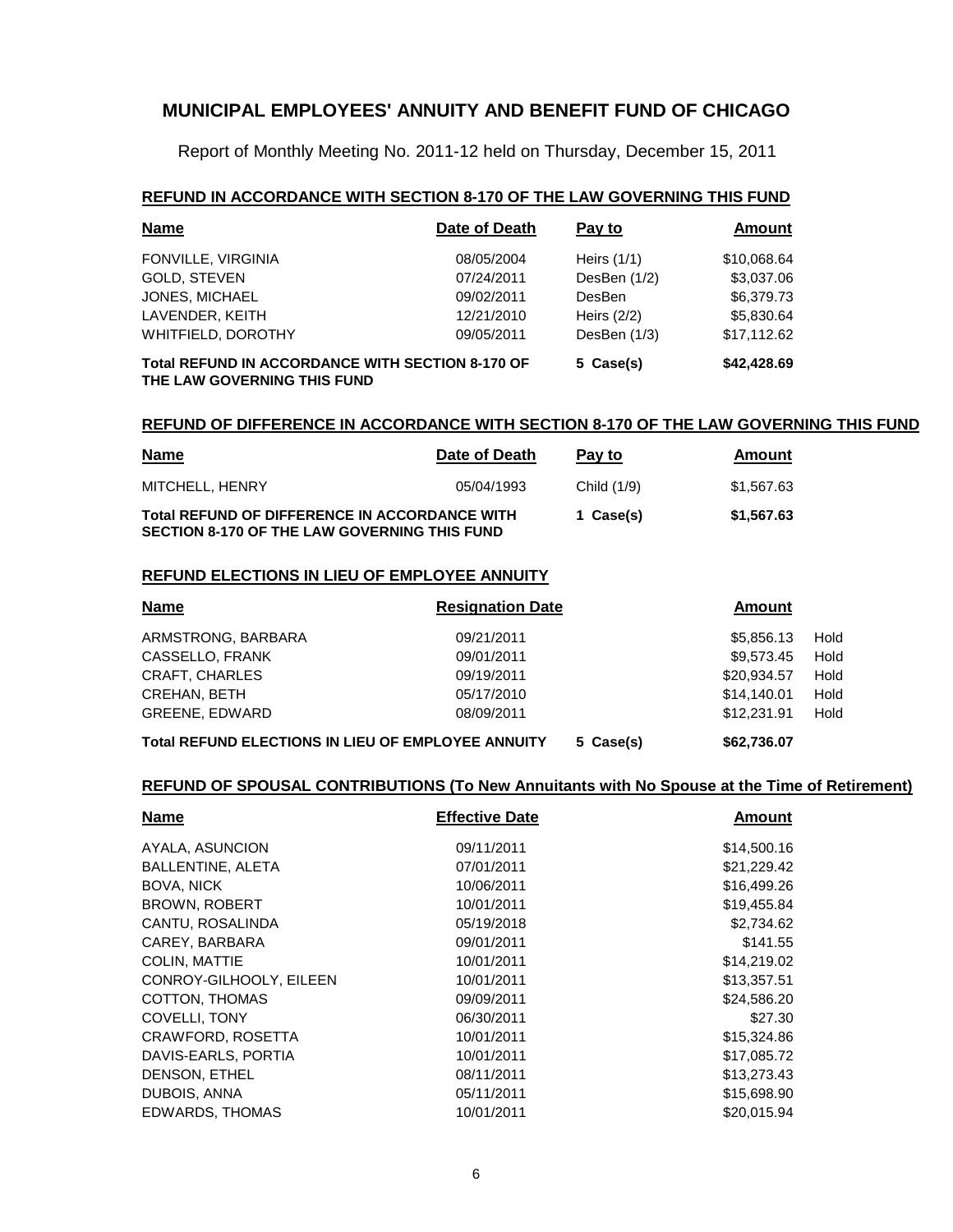Report of Monthly Meeting No. 2011-12 held on Thursday, December 15, 2011

## **REFUND OF SPOUSAL CONTRIBUTIONS (To New Annuitants with No Spouse at the Time of Retirement)**

| <b>Name</b>                                                                                                  | <b>Effective Date</b> |              | <b>Amount</b> |
|--------------------------------------------------------------------------------------------------------------|-----------------------|--------------|---------------|
| FONG, ANGELA                                                                                                 | 09/01/2009            |              | \$6,334.71    |
| <b>FORTIER, RENEE</b>                                                                                        | 09/11/2011            |              | \$606.44      |
| GETZENBERG, JOY                                                                                              | 06/28/2011            |              | \$39,228.79   |
| <b>GLOVER, LILLIE</b>                                                                                        | 10/31/2011            |              | \$6,904.56    |
| <b>GRIGGS, BETTY</b>                                                                                         | 10/01/2011            |              | \$20,823.19   |
| HENDRIX-PHILLIPS, SHARON                                                                                     | 09/22/2011            |              | \$9,136.15    |
| HERNANDEZ, MARIA                                                                                             | 09/24/2011            |              | \$4,326.75    |
| HOSKINS, OZA                                                                                                 | 02/01/2011            |              | \$10,823.42   |
| JAMES, MARY                                                                                                  | 07/01/2009            |              | \$7,591.36    |
| JARRETT, RUTH                                                                                                | 10/01/2011            |              | \$11,749.36   |
| KAISER, MARTIN                                                                                               | 10/01/2011            |              | \$17,138.71   |
| KATALINIC, JUDITH                                                                                            | 03/16/2011            |              | \$13,387.63   |
| <b>KELLAR, LOIS</b>                                                                                          | 09/23/2011            |              | \$10,386.15   |
| KNIGHTEN, BETTY                                                                                              | 10/01/2011            |              | \$11,968.29   |
| LOFTON, BARBARA                                                                                              | 10/20/2011            |              | \$7,880.37    |
| MAHER, JEROME                                                                                                | 10/18/2011            |              | \$28,205.21   |
| MIRANDA, DOLORES                                                                                             | 10/01/2011            |              | \$14,448.77   |
| MOSLEY, FLORIDA                                                                                              | 09/02/2011            |              | \$7,511.63    |
| PARRY, ANNE                                                                                                  | 10/16/2011            |              | \$15,028.93   |
| PEARSON, MARY                                                                                                | 10/01/2011            |              | \$5,652.28    |
| PHIPPS, BOOKER                                                                                               | 10/01/2011            |              | \$18,100.53   |
| RAMOS, BERTHA                                                                                                | 10/01/2011            |              | \$19,978.42   |
| ROSSETTI, LOUIS                                                                                              | 06/30/2011            |              | \$24.30       |
| SINGLETON, ANTHONY                                                                                           | 10/01/2011            |              | \$16,711.19   |
| TAYLOR, CAROLYN                                                                                              | 10/01/2011            |              | \$18,787.22   |
| TAYLOR, GLADYS                                                                                               | 10/03/2011            |              | \$6,006.12    |
| WERNER, LESLEY                                                                                               | 10/01/2011            |              | \$21,805.71   |
| <b>WILSON, CARBETH</b>                                                                                       | 03/28/2010            |              | \$9,231.62    |
| <b>Total REFUND OF SPOUSAL CONTRIBUTIONS (To New</b><br>Annuitants with No Spouse at the Time of Retirement) | 43 Case(s)            | \$567,927.54 |               |

**TOTAL REFUNDS \$2,341,361.98**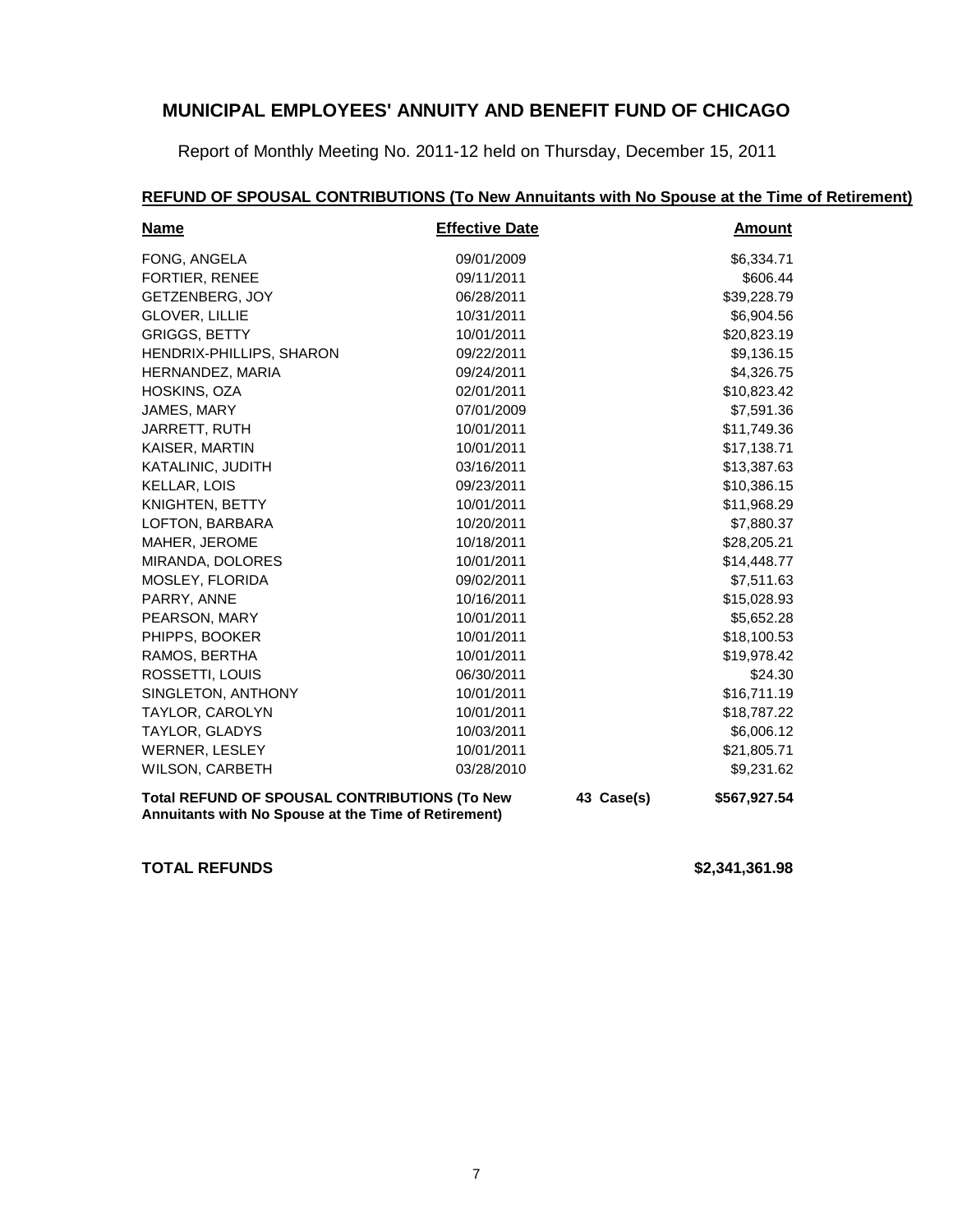Report of Monthly Meeting No. 2011-12 held on Thursday, December 15, 2011

## **ADJUSTED REFUND**

| <b>Name</b> | Refund Type Reason | <b>Resignation Date</b> | Amount |            |
|-------------|--------------------|-------------------------|--------|------------|
| <b>NONE</b> |                    |                         |        | ORG<br>ADJ |

Mr. Ahmad moved that the various amounts shown for refunds be approved for payment in the amount shown opposite their respective names. Seconded Mr. Gibson. Carried: Ayes Messrs. Ahmad, Durkan, Gibson, Guest, Ms. Neely. Noes-None.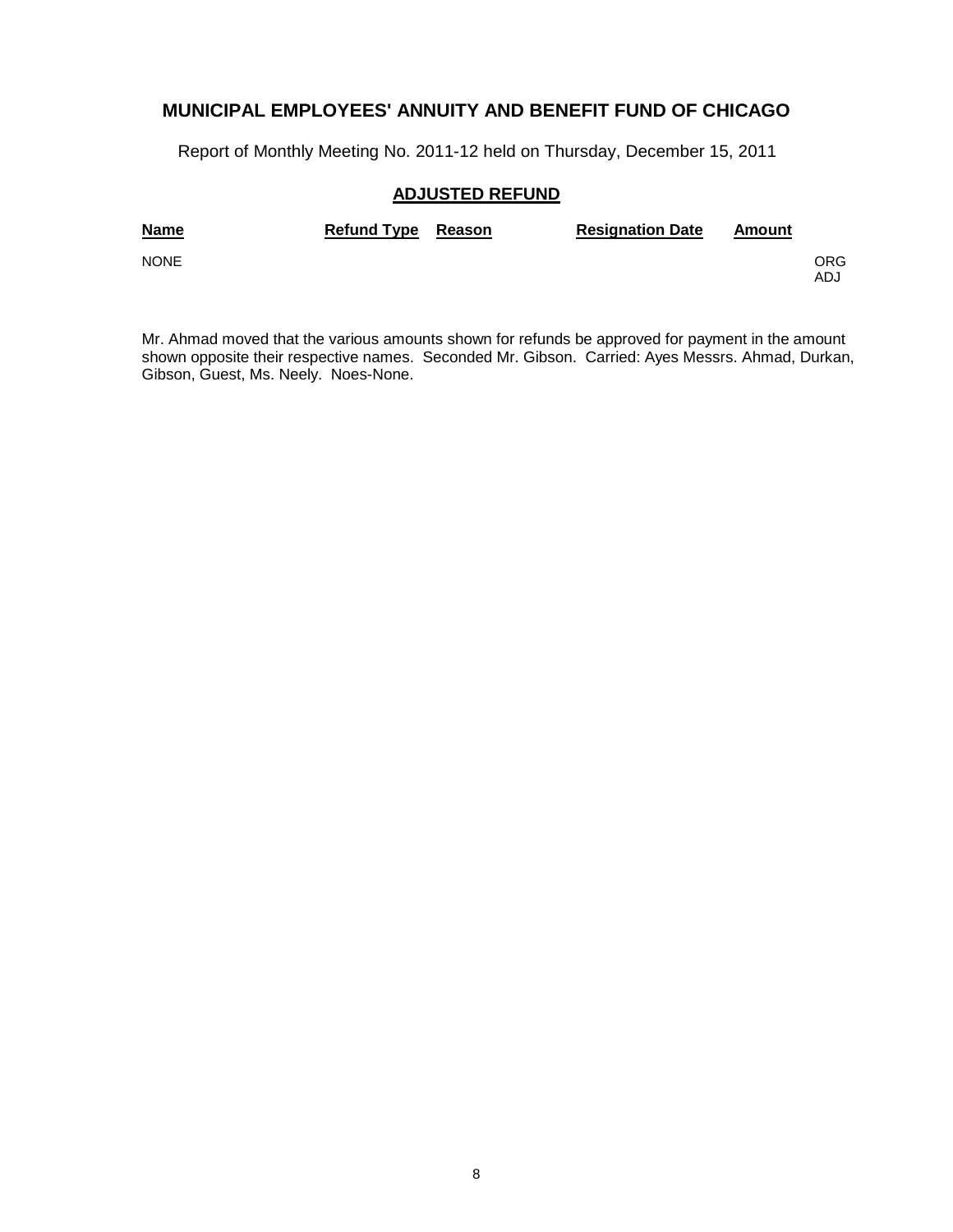Report for Monthly Meeting No. 2011-12 held on Thursday, December 15, 2011

## **ADMINISTRATIVE & OPERATING DISBURSEMENTS, NOVEMBER 2011**

#### **PERSONNEL:**

| 52000 Salaries and Wages - Regular                       |             |             | \$<br>207,655.63 |
|----------------------------------------------------------|-------------|-------------|------------------|
| <b>Employee Insurance &amp; Benefits:</b>                |             |             |                  |
| 52110 Health Insurance/Prescription                      | \$80,560.82 |             |                  |
| 52112 Dental Insurance                                   | 4,926.61    |             |                  |
| 52114 Vision Insurance                                   | 874.00      |             |                  |
| 52118 Transit Benefit Charges - (SS/Med savings \$47.20) | 17.44       |             |                  |
| 52100 FICA - Medicare Tax                                | 2,585.45    |             |                  |
| 52120 Employee Cost                                      | (3,760.23)  | \$85,204.09 |                  |
| 52170 Retiree Health Insurance Premium                   | 15,268.53   |             |                  |
| <b>MEAB Retiree Cost</b>                                 | (4,873.25)  | 10,395.28   | 95,599.37        |
| <b>TOTAL PERSONNEL</b>                                   |             |             | 303,255.00       |
| <b>PROFESSIONAL SERVICES:</b>                            |             |             |                  |
| <b>Legal Advisory Services:</b>                          |             |             |                  |
| Attorney's Salaries:                                     |             |             |                  |
| 52200 Fred Heiss - Salary payment for 10/31/11           |             | 128.11      |                  |
| Administrative Hearings/Court Cases:                     |             |             |                  |
| 52201 Fred Heiss: Other legal services:                  |             |             |                  |
| 08/31/11, Services from 04/01/11 - 08/31/11              |             |             |                  |
| Re: Michael H Dudek                                      | 547.50      |             |                  |
| 08/31/11, Services from 07/01/11 - 08/31/11              |             |             |                  |
| Re: Employment Litigation                                | 2,959.00    |             |                  |
| 08/31/11, Services from 08/01/11 - 08/31/11              |             |             |                  |
| Re: Timothy Martin                                       | 1,221.00    | 4,727.50    |                  |
| Reimbursable Expenses:                                   |             |             |                  |
| Court Reporter - Appearance fee                          |             | 206.00      | 5,061.61         |
| <b>Other Consulting Services:</b>                        |             |             |                  |
| <b>Medical Advisory Services:</b>                        |             |             |                  |
| Terence P Sullivan, M.D.:                                |             |             |                  |
| 52220 Professional services, 11/11                       |             | 3,874.30    |                  |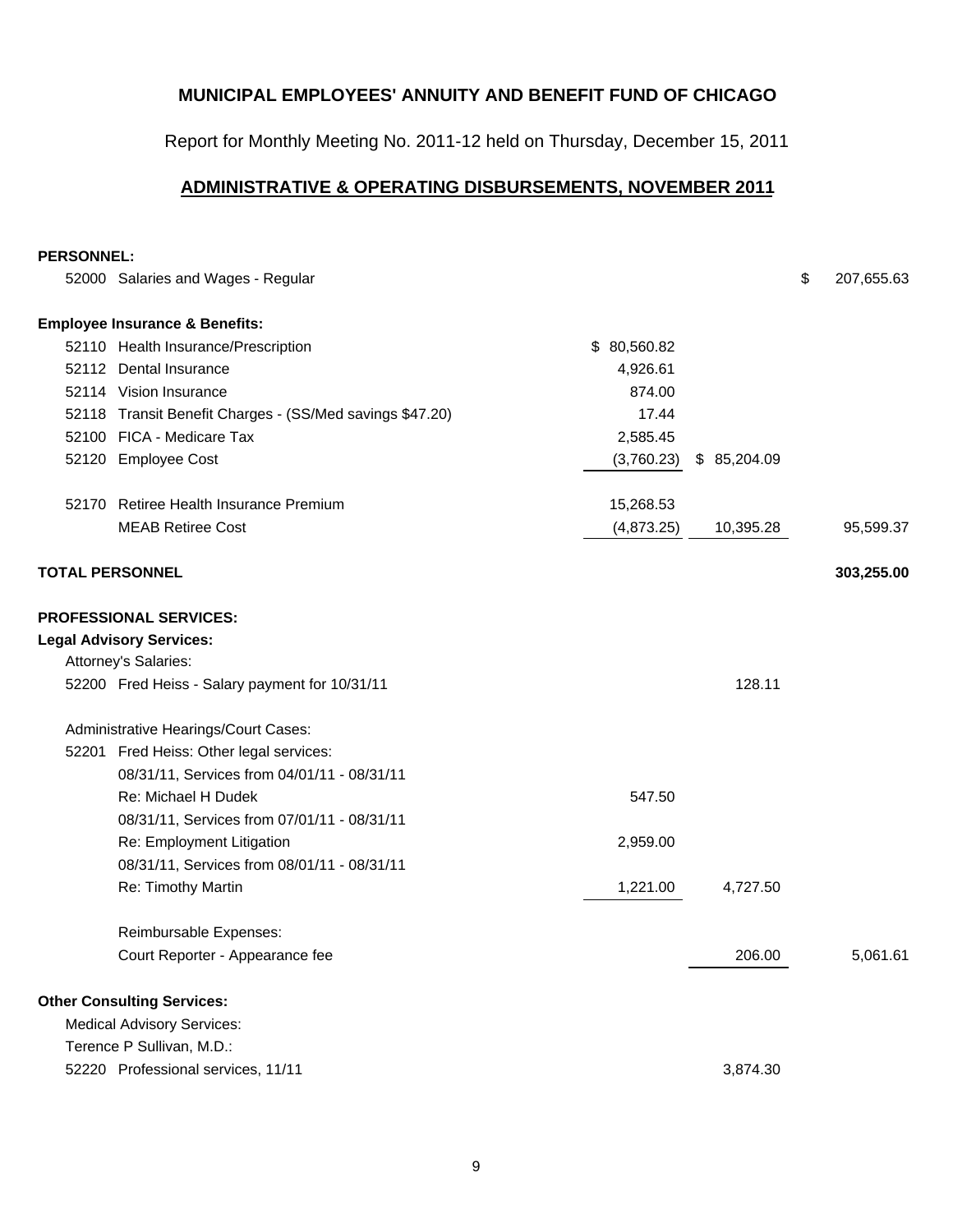Report for Monthly Meeting No. 2011-12 held on Thursday, December 15, 2011

| Lobbyist: |                                                                   |              |                |                |
|-----------|-------------------------------------------------------------------|--------------|----------------|----------------|
|           | Robert S Molaro & Associates:                                     |              |                |                |
|           | 52221 Consulting Services, 10/11                                  |              | \$<br>1,391.66 |                |
|           | Network Support - Onsite:                                         |              |                |                |
|           | Xerillion Corporation:                                            |              |                |                |
|           | 52230 10/31/11, Inv#8077, 10 hours of consulting - Server         |              | 1,300.00       | \$<br>6,565.96 |
|           | <b>TOTAL PROFESSIONAL SERVICES</b>                                |              |                | 11,627.57      |
|           | <b>COMMUNICATIONS EXPENSES:</b>                                   |              |                |                |
| Postage:  |                                                                   |              |                |                |
|           | Messenger Services, FedEx:                                        |              |                |                |
| FedEx:    |                                                                   |              |                |                |
|           | 52520 10/26/11, Inv#7-674-10706, Delivery charges - 1 Return item |              | 14.32          |                |
|           | US Messenger & Logistics, Inc.:                                   |              |                |                |
|           | 52520 10/31/11, Inv#3234-13017, Messenger service from            |              |                |                |
|           | 10/05/11 - 10/31/11, for the following:                           |              |                |                |
|           | TNT deposits & check pickup                                       |              | 40.00          |                |
|           | Documents for legal matters                                       |              | 5.00           |                |
|           | Keys for office cabinets                                          |              | 16.98          | 76.30          |
|           | <b>Telephone &amp; Communications:</b>                            |              |                |                |
|           | Telecom Services - Phone System Lease:                            |              |                |                |
|           | Access Point Inc.:                                                |              |                |                |
|           | 52530 11/15/11, Inv#3013894, VOIP Telefax services - 11/11        | \$<br>169.40 |                |                |
|           | M5 Networks, Inc.:                                                |              |                |                |
|           | 52530 11/01/11, Inv#346848, Phone system & voice mail             |              |                |                |
|           | service period: 12/01/11 - 12/31/11                               | 2,311.62     | 2,481.02       |                |
|           | RS: Data Connection:                                              |              |                |                |
|           | <b>Verizon Financial Services LLC:</b>                            |              |                |                |
|           | 52532 11/10/11, Inv#61615118, Data Connection - DR site           |              | 319.24         |                |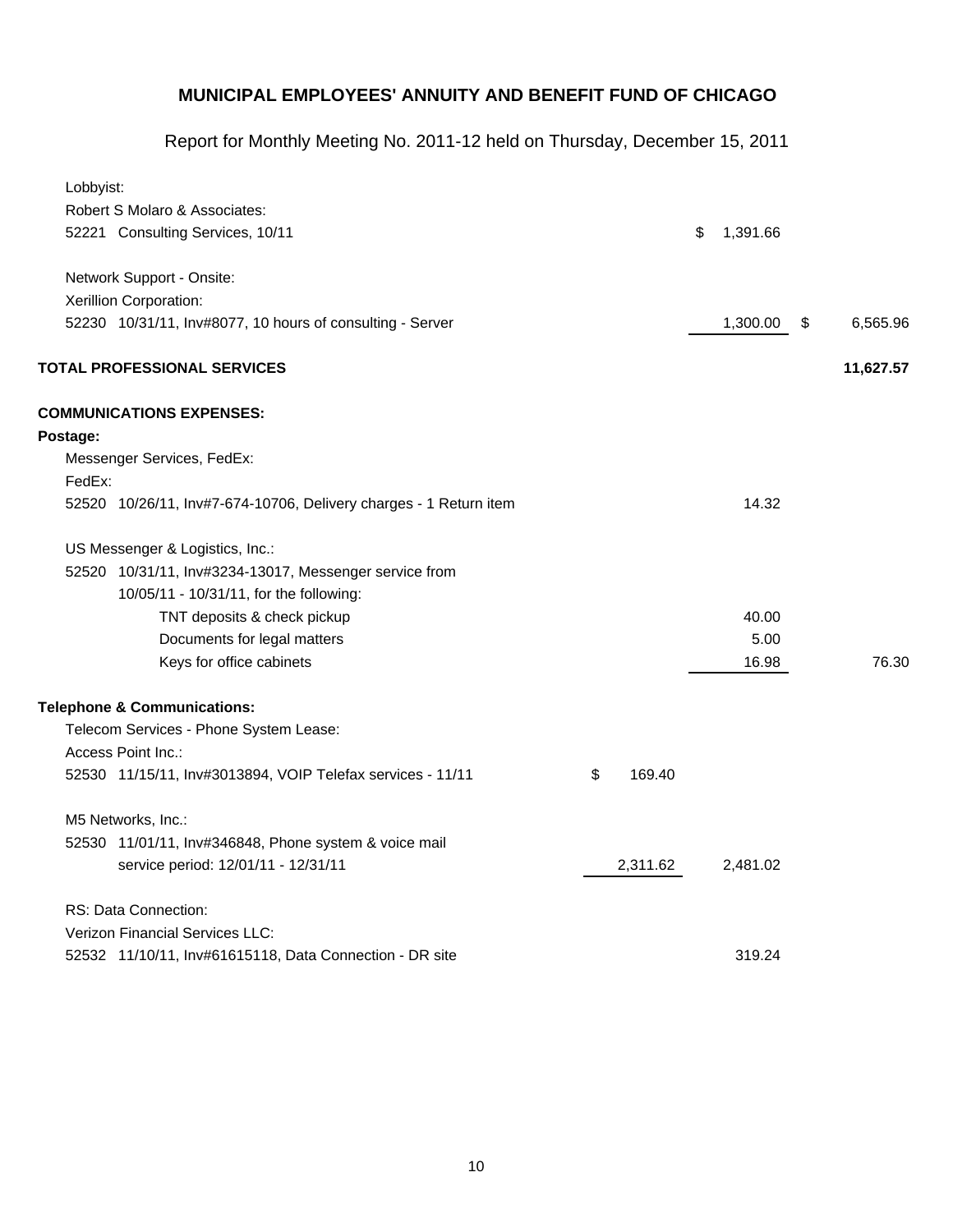Report for Monthly Meeting No. 2011-12 held on Thursday, December 15, 2011

|                                | Internet Connectivity:                                   |              |              |                |
|--------------------------------|----------------------------------------------------------|--------------|--------------|----------------|
|                                | <b>XO Communications:</b>                                |              |              |                |
|                                | 52533 11/01/11, Inv#43684029, Internet service for 11/11 |              | \$<br>459.22 |                |
|                                | Business Continuity - Cell Phone Allowance for Managers: |              |              |                |
|                                | 52535 October 2011                                       |              | 285.00       | \$<br>3,544.48 |
|                                | <b>TOTAL COMMUNICATIONS EXPENSES</b>                     |              |              | 3,620.78       |
|                                | <b>INFORMATION SYSTEMS:</b>                              |              |              |                |
|                                | <b>Pension Benefit System (PBS):</b>                     |              |              |                |
|                                | 52050 Salaries & Wages - Part-Time                       |              | 5,233.98     |                |
|                                | 52100 Medicare ER                                        |              | 75.89        | 5,309.87       |
|                                | <b>TOTAL INFORMATION SYSTEMS</b>                         |              |              | 5,309.87       |
| <b>Rental &amp; Utilities:</b> | <b>OTHER OPERATING EXPENSES:</b>                         |              |              |                |
|                                | <b>Office Rental:</b>                                    |              |              |                |
|                                | Hines REIT 321 N. Clark St. LLC:                         |              |              |                |
|                                | 52700 Rent as defined in lease agreement, November 2011  |              | 44,884.50    |                |
| <b>Utilities:</b>              |                                                          |              |              |                |
|                                | Electricity & Taxes:                                     |              |              |                |
| ComEd:                         |                                                          |              |              |                |
|                                | 52720 11/03/11, Services from 10/04/11 - 11/02/11        |              | 830.43       | 45,714.93      |
|                                | <b>Other Operating Expense:</b>                          |              |              |                |
|                                | <b>Contractual Services:</b>                             |              |              |                |
|                                | Offsite Storage/Data Destruction:                        |              |              |                |
|                                | Federal Companies:                                       |              |              |                |
|                                | 52320 11/01/11, Inv#12905, 11/11 Storage charges         | \$<br>756.31 |              |                |
|                                | Iron Mountain:                                           |              |              |                |
|                                | 52320 10/31/11, Inv#EGA8309, Storage charges for 11/11   | 579.28       | 1,335.59     |                |
|                                | <b>Shredding Charges:</b>                                |              |              |                |
|                                | <b>Cintas Document Management:</b>                       |              |              |                |
|                                | 52322 11/07/11, Inv#DD25128173, Shredding charges        |              | 124.62       | 1,460.21       |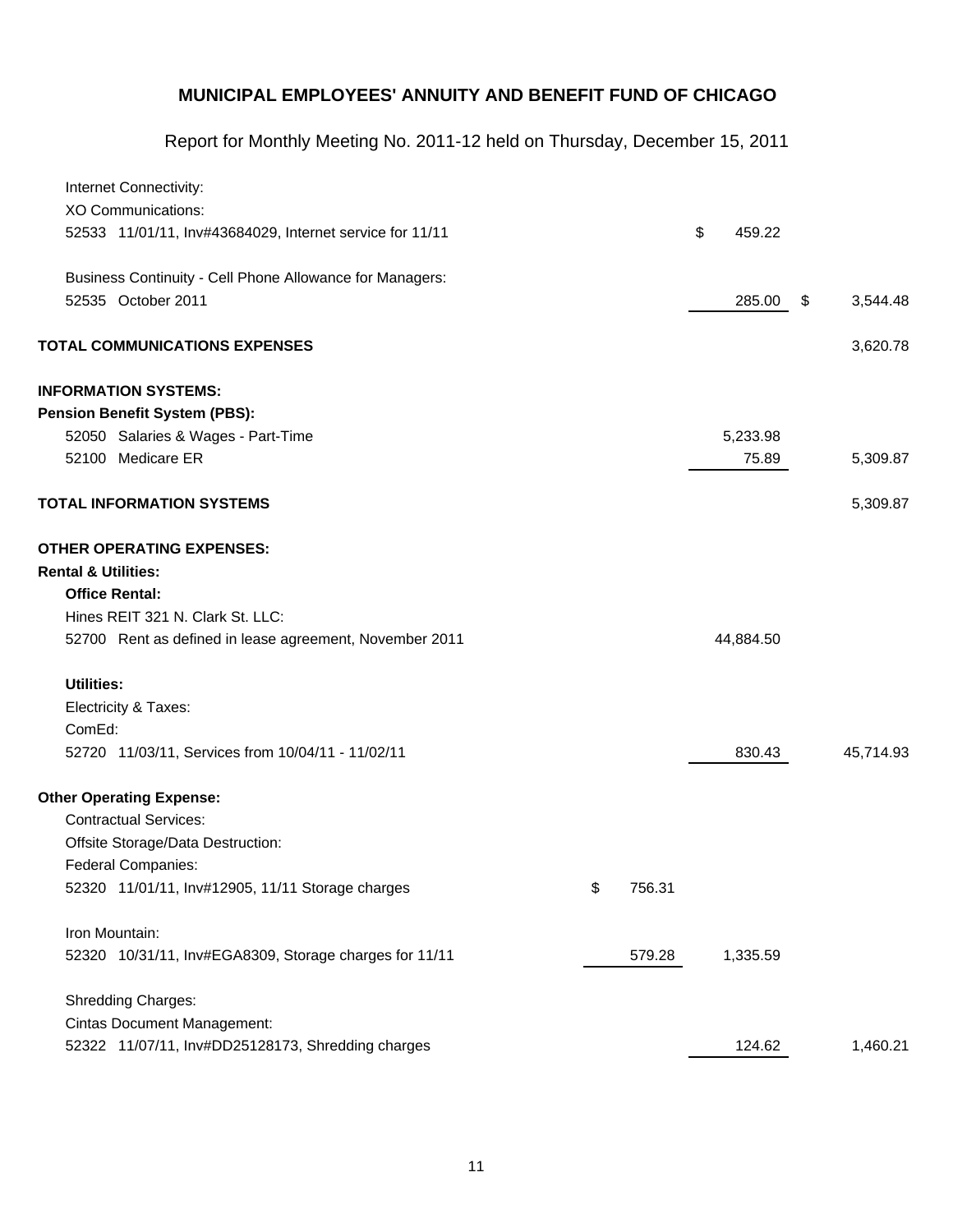Report for Monthly Meeting No. 2011-12 held on Thursday, December 15, 2011

## **Staff Payroll Services:**

| Paychex:      |                                                        |              |              |              |
|---------------|--------------------------------------------------------|--------------|--------------|--------------|
|               | 53620 Payroll processing charges for PPE 11/11/11      |              | \$<br>272.89 |              |
|               | Payroll processing charges for PPE 11/25/11            |              | 271.06       | \$<br>543.95 |
|               | <b>Repairs &amp; Maintenance - Equipment:</b>          |              |              |              |
| Ricoh Aficio: |                                                        |              |              |              |
|               | Chicago Office Technology Group:                       |              |              |              |
|               | 52612 10/28/11, Inv#074027, Color copier               | \$<br>116.64 |              |              |
|               | 10/28/11, Inv#074043, Color copier                     | 299.44       | 416.08       |              |
|               | Microfilmer, Retrieval, Reader Printer:                |              |              |              |
|               | Microfilm Equipment and Supplies, Inc.:                |              |              |              |
|               | 52616 10/31/11, Inv#20111029, Service & labor cost for |              |              |              |
|               | microfilm machine                                      |              | 225.00       | 641.08       |
|               | <b>Repairs &amp; Maintenance - Office:</b>             |              |              |              |
|               | Office Maintenance Supplies:                           |              |              |              |
|               | Hines @ 321 North Clark:                               |              |              |              |
|               | 52625 10/31/11, WO#066493, Tenant charges              |              |              | 10.00        |
|               | <b>Office Supplies:</b>                                |              |              |              |
|               | Office Supplies - Other:                               |              |              |              |
|               | Staples Business Advantage:                            |              |              |              |
|               | 53020 10/22/11, Inv#3162952022, Other Office Supplies  |              |              | 68.33        |
|               | <b>Materials &amp; Supplies - Equipment:</b>           |              |              |              |
| Fax Toners:   |                                                        |              |              |              |
|               | Illinois Paper & Copier Co.:                           |              |              |              |
|               | 53110 10/28/11, Inv#616468-000, 2 Fax toners           |              | 162.72       |              |
|               | Coffee Service:                                        |              |              |              |
|               | First Choice Coffee Services:                          |              |              |              |
|               | 53130 11/01/11, Inv#204936, Coffee service             |              | 231.70       | 394.42       |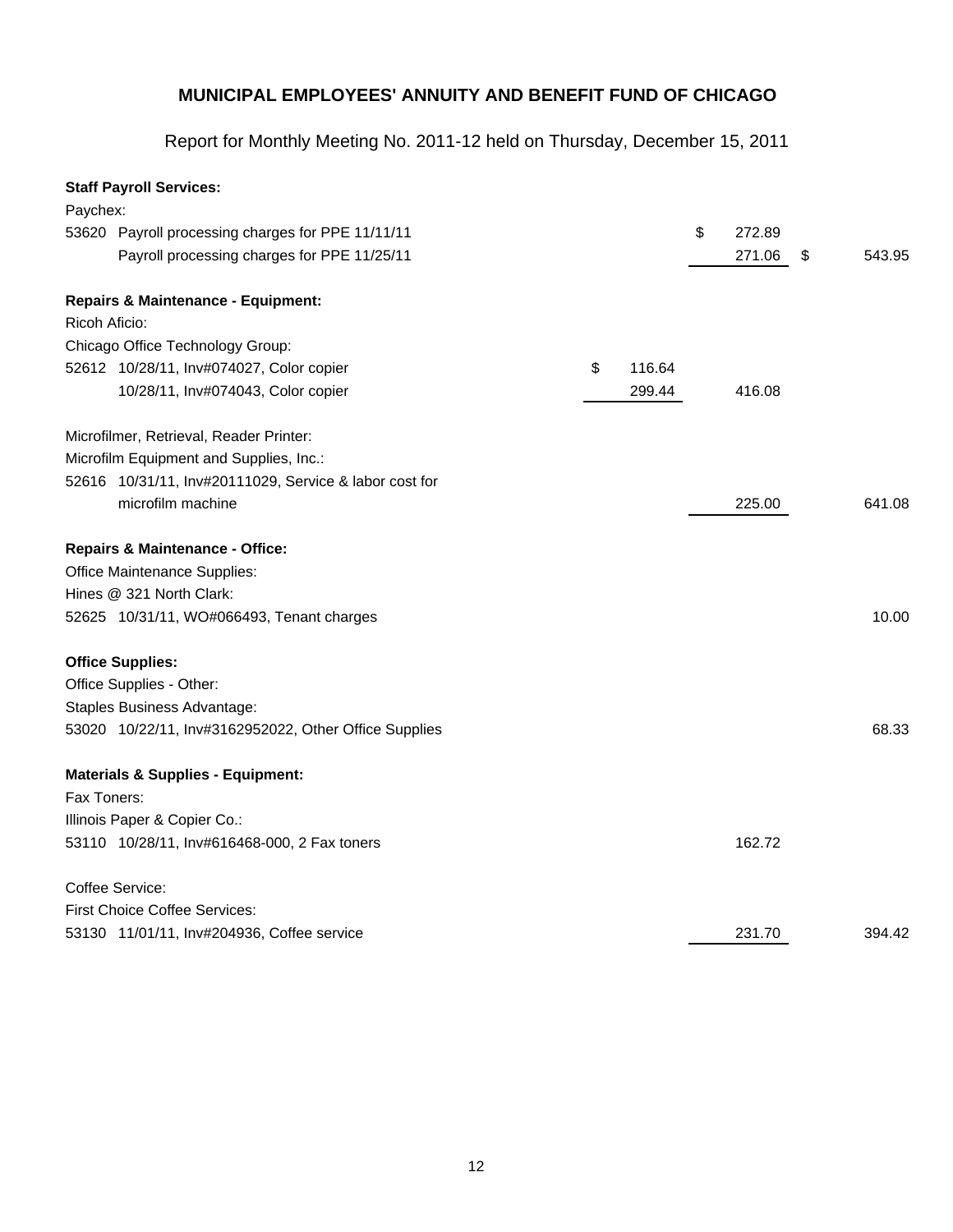Report for Monthly Meeting No. 2011-12 held on Thursday, December 15, 2011

#### **Capital Expenditures:**

| Dell Marketing L.P.:                                            |                |                |            |
|-----------------------------------------------------------------|----------------|----------------|------------|
| 11803 10/12/11 Inv#XFJFN33X5, 15 Computers to be                |                |                |            |
| reimbursed by Tenant Improvement Allowance                      | \$<br>9,975.00 |                |            |
| 10/18/11, Inv#XFJMJCTF8, training monitor                       |                |                |            |
| to be reimbursed by Tenant Improvement Allowance                | 1,046.99       |                |            |
| 10/21/11, Inv#XFJR19DK3, training monitor                       |                |                |            |
| to be reimbursed by Tenant Improvement Allowance                | 749.99         | \$11,771.98    |            |
| Wight & Company:                                                |                |                |            |
| 11803 08/31/11, Inv#29790, Architectural services for New Entry |                |                |            |
| & Sound Attention Resolution - to be reimbursed                 |                |                |            |
| by Tenant Improvement Allowance                                 |                | 1,687.50<br>\$ | 13,459.48  |
| <b>Miscellaneous Expense:</b>                                   |                |                |            |
| Receipts: Subpoena & Qildro Fees                                |                |                |            |
| Qildro & Subpoena Fees:                                         |                |                |            |
| 55010 11/11, Qildro & Subpoena fees                             |                | (270.00)       |            |
| Petty Cash Expense:                                             |                |                |            |
| 55000 Petty Cash Replenishment                                  |                | 75.04          |            |
| Death Certificates:                                             |                |                |            |
| 55000 Certified copy of death records for the following:        |                |                |            |
| Sarah Stewart                                                   | 15.00          |                |            |
| Leotine Wesley                                                  | 15.00          | 30.00          |            |
| Board & Investment Meetings:                                    |                |                |            |
| American Express:                                               |                |                |            |
| 55000 10/20/11, Board Room Supplies                             | 137.00         |                |            |
| 10/27/11, Board Room Supplies                                   | 41.33          | 178.33         |            |
| <b>Other Miscellaneous:</b>                                     |                |                |            |
| Hines @ 321 North Clark:                                        |                |                |            |
| 55000 10/31/11, WO#066771, Security and Lobby use for Trustee   |                |                |            |
| Election held on 09/23/11                                       |                | 673.35         | 686.72     |
| TOTAL OTHER OPERATING EXPENSES                                  |                |                | 62,979.12  |
| TOTAL ADMINISTRATIVE BEFORE INVESTMENT FEES                     |                |                | 386,792.34 |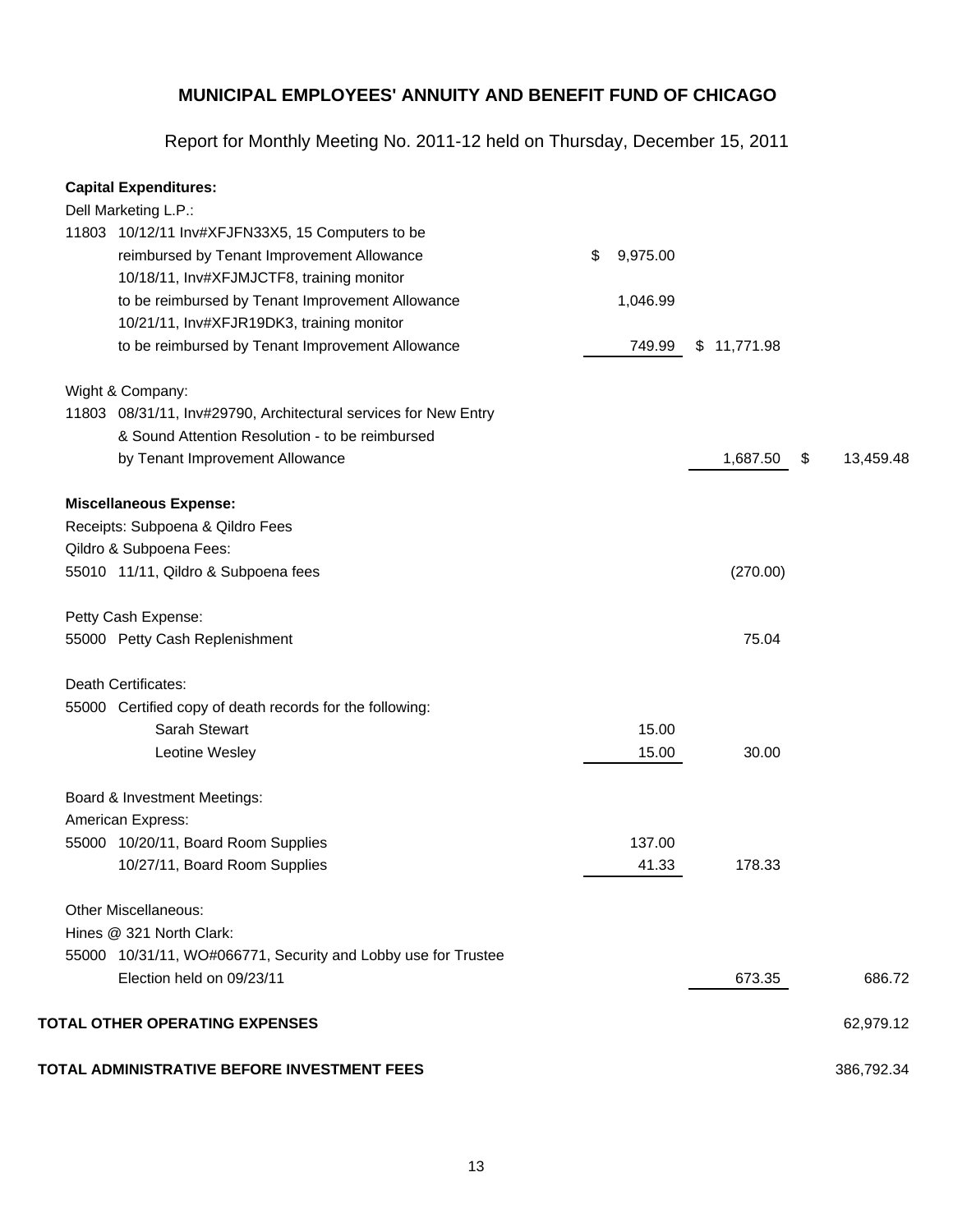|                            | Report for Monthly Meeting No. 2011-12 held on Thursday, December 15, 2011 |             |              |                  |
|----------------------------|----------------------------------------------------------------------------|-------------|--------------|------------------|
| <b>Investment Expense:</b> |                                                                            |             |              |                  |
|                            | CastleArk Management, LLC:                                                 |             |              |                  |
|                            | 59000 Services for the quarter ending 09/30/11                             |             | \$111,476.36 |                  |
|                            | Geneva Capital Management Ltd.:                                            |             |              |                  |
|                            | 59000 Services for the quarter ending 09/30/11                             |             | 112,736.00   |                  |
|                            | Neuberger Berman Fixed Income LLC:                                         |             |              |                  |
|                            | 59000 10/27/11, Inv#6914                                                   |             |              |                  |
|                            | Services for the quarter ending 09/30/11                                   |             | 46,739.00    |                  |
|                            | Segall Bryant & Hamill:                                                    |             |              |                  |
|                            | 59000 Services for the quarter ending 09/30/11                             |             |              |                  |
|                            | Portfolio#B2F9946                                                          | \$74,485.74 |              |                  |
|                            | Portfolio#B2F9946T                                                         | 1,667.93    | 76,153.67    |                  |
|                            | Walter Scott & Partners Limited:                                           |             |              |                  |
|                            | 59000 Services for the quarter ending 09/30/11                             |             | 190,638.93   | \$<br>537,743.96 |
|                            | <b>Investment Advisory Services:</b>                                       |             |              |                  |
|                            | Altura Capital Group, LLC:                                                 |             |              |                  |
|                            | 59021 09/07/11, EC I subscription annual fee 09/11 - 09/12                 |             |              | 8,500.00         |
|                            | <b>TOTAL INVESTMENT EXPENSES</b>                                           |             |              | \$<br>546,243.96 |
|                            | TOTAL ADMINISTRATIVE AND OPERATING DISBURSEMENTS, NOVEMBER 2011            |             |              | \$<br>933,036.30 |

Ms. Neely moved to approve disbursements as reflected above, to persons or firms in the amounts shown opposite the respective names. Seconded by Mr. Gibson.

Carried: Ayes - Messrs. Durkan, Gibson, Guest, Ms. Neely. Noes - None.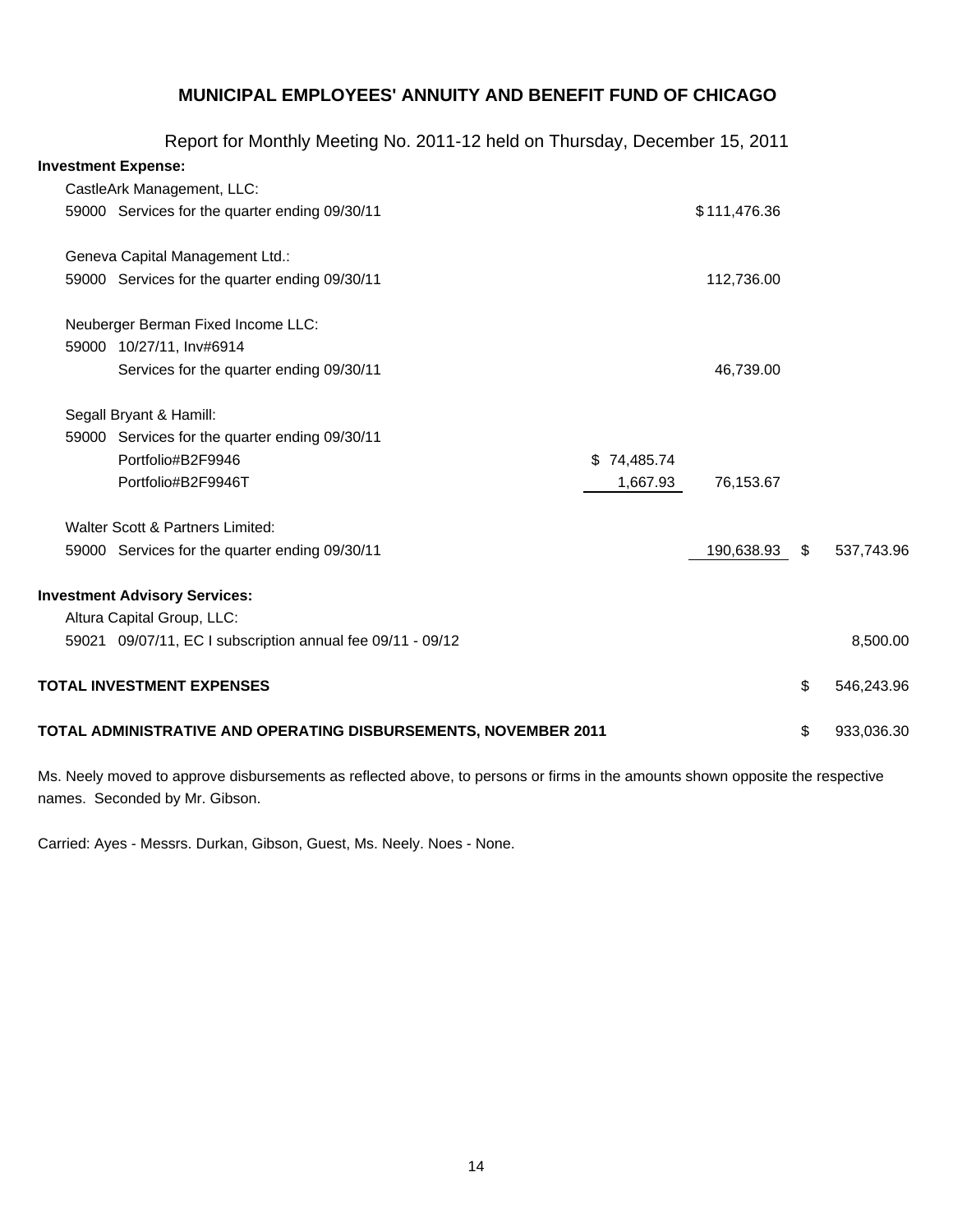Report of Monthly Meeting No. 2011-12 held on Thursday, December 15, 2011

The Fund presents the following Resolutions pertaining to Annuities

Resolved, that each of the following named members of the Fund be granted an annuity of the amount stated, and to continue for life, unless otherwise stated in the notes, provided that separation from the service of the City of Chicago shall have become effective as of such date:

 **Annuity Amount**

| <b>Name</b>                          | $E$ R       | <b>Title</b>               | <b>Eff Date</b> | <b>Employee</b> | <b>Spouse</b> | <b>Notes</b> |
|--------------------------------------|-------------|----------------------------|-----------------|-----------------|---------------|--------------|
| AYALA, ASUNCION A                    | B           | <b>ADMIN ASST</b>          | 09/11/2011      | \$4,684.26      | N/A           | RB           |
| <b>BAITY, STEVEN</b>                 | B           | <b>FACTOR CUST WKR</b>     | 09/03/2011      | \$2,474.89      | \$1,163.19    |              |
| <b>BALLENTINE, ALETA</b>             | B           | <b>SCH CLERK I</b>         | 07/01/2011      | \$3,804.70      | N/A           |              |
| <b>BOVA, NICK F</b>                  | $\mathsf C$ | <b>EMERG CREW DISPATCH</b> | 10/06/2011      | \$3,007.46      | N/A           |              |
| BOWLER, TIMOTHY J                    | B           | ENG IV                     | 10/19/2011      | \$1,754.34      | \$1,139.29    |              |
| BREEZER, JUDY A                      | B           | <b>TEACHER ASST</b>        | 09/27/2011      | \$850.00        | \$800.00      |              |
| <b>BRIDGES, RENEE Y</b>              | В           | <b>TEACHER ASST</b>        | 10/01/2011      | \$1,878.53      | \$939.26      |              |
| BRODY, MARY E                        | C           | JR LIBRARY CLERK           | 06/08/2011      | \$341.10        | N/A           | <b>RASF</b>  |
| BROWN, ROBERT L                      | B           | <b>TEACHER ASST</b>        | 10/01/2011      | \$2,478.54      | N/A           |              |
| CAMPBELL, JAMES K                    | B           | <b>ENG CUST GR II</b>      | 02/24/2007      | \$304.87        | \$393.93      | S            |
| CANTU, ROSALINDA                     | B           | <b>TEACHER ASST</b>        | 05/19/2018      | \$807.43        | N/A           | <b>RAS</b>   |
| CAREY, BARBARA A                     | B           | <b>SENIOR TYPIST</b>       | 09/01/2011      | \$402.11        | N/A           | <b>RS</b>    |
| CAVIN, CLEOPHUS G                    | $\mathsf C$ | <b>SUPV ANIMAL CTRL</b>    | 10/01/2011      | \$4,660.74      | \$2,277.94    |              |
| CIBURA, MARIA A                      | B           | <b>TEACHER ASST</b>        | 09/27/2011      | \$1,170.87      | \$800.00      |              |
| <b>COLEMAN, JAMES R</b>              | C           | <b>BOOTER PARKING</b>      | 09/29/2011      | \$1,395.26      | \$800.00      |              |
| <b>COLIN, MATTIE S</b>               | С           | <b>STAFF ASST</b>          | 10/01/2011      | \$2,178.56      | N/A           | R            |
| CONROY-GILHOOLY,<br><b>EILEEN B</b>  | C           | <b>LIBRARIAN I</b>         | 10/01/2011      | \$2,431.05      | N/A           | R            |
| COTTON, THOMAS H                     | C           | <b>HOUSE DRAIN INSP</b>    | 09/09/2011      | \$3,985.15      | N/A           |              |
| COWDEN, GRACE F                      | B           | PARENT ADVOCATE            | 09/15/2011      | \$1,852.68      | \$928.43      |              |
| CRAWFORD, ROSETTA                    | C           | DATA ENTRY OPER            | 10/01/2011      | \$2,521.90      | N/A           |              |
| DAVEY, DANIEL K                      | C           | <b>LIBRARIAN I</b>         | 10/01/2011      | \$3,198.75      | \$1,599.38    |              |
| DAVIS-EARLS, PORTIA                  | С           | PUB HEALTH AIDE            | 10/01/2011      | \$3,018.04      | N/A           |              |
| DENSON, ETHEL                        | B           | <b>SCH BUSINESS MGR</b>    | 08/11/2011      | \$2,035.73      | N/A           |              |
| DUBOIS, ANNA                         | B           | <b>CWA</b>                 | 05/11/2011      | \$2,764.50      | N/A           |              |
| EDWARDS, THOMAS R                    | $\mathsf C$ | <b>LIBRARIAN III</b>       | 10/01/2011      | \$2,793.58      | N/A           |              |
| FLORES, ALEJANDRINO C                | $\mathsf C$ | <b>CROSSING GUARD</b>      | 10/01/2011      | \$850.00        | \$800.00      | В            |
| FONG, ANGELA F                       | B           | <b>TEACHER ASST</b>        | 09/01/2009      | \$994.68        | N/A           |              |
| FORTIER, RENEE                       | $\mathsf C$ | PROG SPECIALIST            | 09/11/2011      | \$268.43        | N/A           | <b>RAS</b>   |
| GETZENBERG, JOY L                    | С           | <b>ASST COMM</b>           | 06/28/2011      | \$5,458.15      | N/A           |              |
| GLOVER, LILLIE                       | B           | <b>TEACHER ASST</b>        | 10/31/2011      | \$693.37        | N/A           | $\mathbb S$  |
| <b>GRIGGS, BETTY J</b>               | $\mathsf C$ | <b>CLERKIV</b>             | 10/01/2011      | \$3,631.65      | N/A           |              |
| HARDT, JAMES R                       | C           | <b>LIBRARIAN IV</b>        | 10/01/2011      | \$4,126.58      | \$2,063.29    | R            |
| HENDRIX-PHILLIPS,<br><b>SHARON L</b> | B           | <b>CWA</b>                 | 09/22/2011      | \$1,257.63      | N/A           |              |
| HERNANDEZ, MARIA                     | В           | <b>COOK III</b>            | 09/24/2011      | \$850.00        | N/A           |              |
| HOSKINS, OZA M                       | В           | <b>NURSE</b>               | 02/01/2011      | \$1,745.74      | N/A           |              |
| HOWARD, ETHEL M                      | С           | <b>DISTRICT CLERK</b>      | 10/16/2011      | \$3,865.95      | \$1,932.98    |              |
| JACKSON, BERLIN M                    | В           | <b>PORTER</b>              | 08/10/2011      | \$850.00        | \$800.00      |              |
| JAMES, MARY                          | B           | <b>TEACHER ASST</b>        | 07/01/2009      | \$1,081.61      | N/A           |              |
| JARRETT, RUTH M                      | С           | <b>LIBRARY ASSOC</b>       | 10/01/2011      | \$2,323.44      | N/A           | R            |
| KAISER, MARTIN D                     | В           | ENG CUST GR II             | 10/01/2011      | \$3,967.76      | N/A           | R            |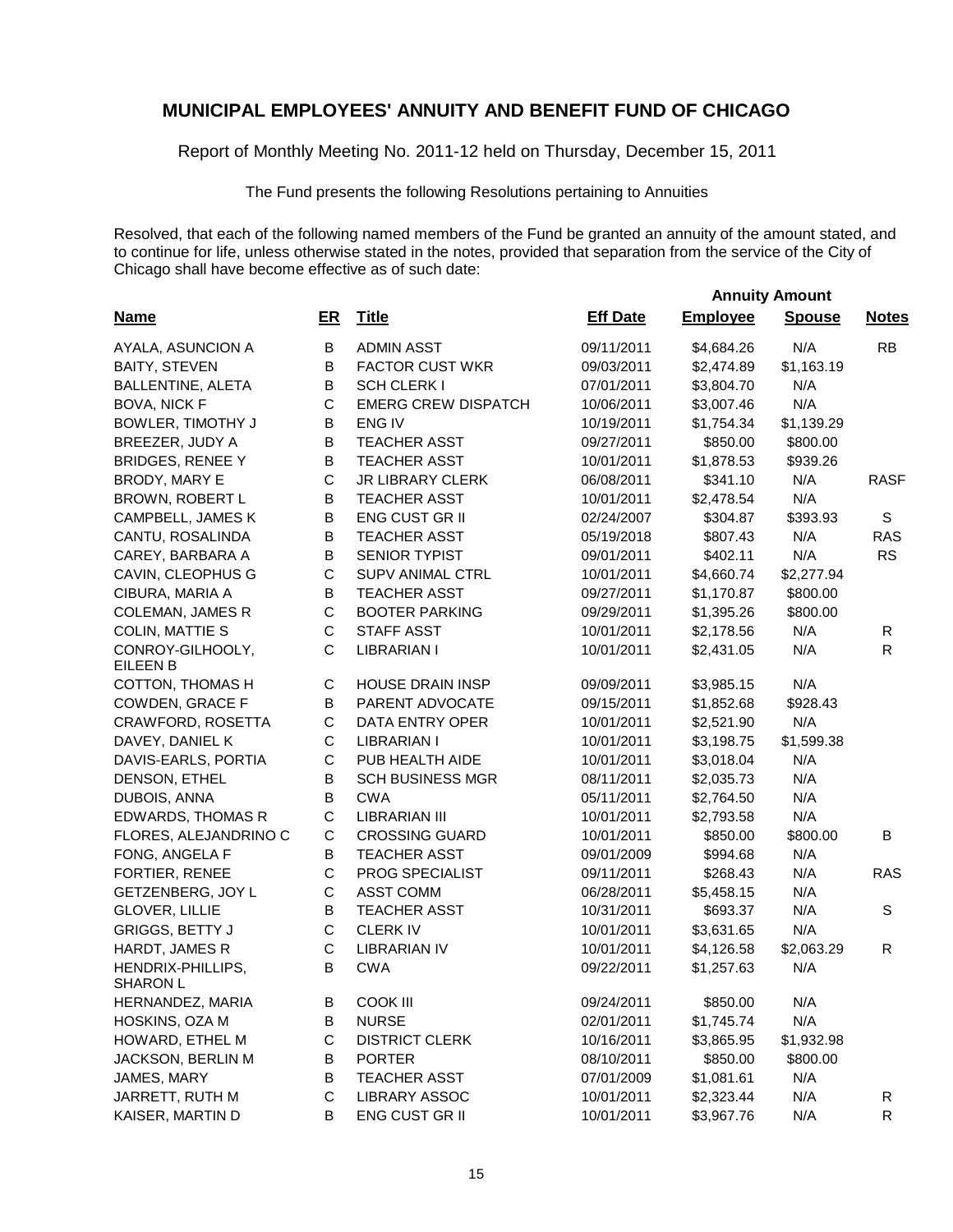Report of Monthly Meeting No. 2011-12 held on Thursday, December 15, 2011

The Fund presents the following Resolutions pertaining to Annuities

Resolved, that each of the following named members of the Fund be granted an annuity of the amount stated, and to continue for life, unless otherwise stated in the notes, provided that separation from the service of the City of Chicago shall have become effective as of such date:

 **Annuity Amount**

| <b>Name</b>                     | $E$ R        | <b>Title</b>                 | <b>Eff Date</b> | <b>Employee</b> | <b>Spouse</b> | <b>Notes</b> |
|---------------------------------|--------------|------------------------------|-----------------|-----------------|---------------|--------------|
| KATALINIC, JUDITH A             | $\mathsf{C}$ | <b>WARD CLERK</b>            | 03/16/2011      | \$2,041.10      | N/A           |              |
| KELLAR, LOIS                    | $\mathsf C$  | TRAFFIC CTRL AIDE            | 09/23/2011      | \$511.26        | N/A           | Α            |
| KNIGHTEN, BETTY L               | $\mathsf B$  | <b>SCH SECURITY OFFICER</b>  | 10/01/2011      | \$1,875.90      | N/A           |              |
| KWIDZINSKI, THOMAS J            | $\mathsf C$  | <b>CONSTR LABORER</b>        | 10/01/2011      | \$4,471.58      | \$2,235.79    |              |
| LAATSCH, ROBERT P               | $\mathsf C$  | <b>FOREMAN PLUMBERS</b>      | 10/11/2011      | \$1,990.93      | N/A           | X            |
| LARRY, JAMES                    | $\sf B$      | <b>SCH SECURITY OFFICER</b>  | 10/01/2011      | \$889.81        | \$800.00      |              |
| LOFTON, BARBARA K               | $\mathsf C$  | <b>FIELD SUPV</b>            | 10/20/2011      | \$1,544.48      | N/A           |              |
| MAHER, JEROME P                 | $\mathsf C$  | <b>MGR FINANCE</b>           | 10/18/2011      | \$3,793.36      | N/A           |              |
| MARRERO, MARITZA                | $\mathsf{C}$ | COMM WORKFORCE DEV           | 10/01/2011      | \$3,408.87      | \$1,892.48    | $\mathsf{R}$ |
| MAZUR, KEITH S                  | $\mathsf{C}$ | <b>MTD</b>                   | 08/30/2011      | \$3,023.35      | \$1,511.68    |              |
| MCGOVERN, SHEILA J              | $\mathsf{C}$ | <b>ADMIN ASST III</b>        | 10/01/2011      | \$4,703.40      | \$2,351.70    |              |
| MCKENZIE, JAMES                 | $\mathsf B$  | <b>CWA</b>                   | 10/01/2011      | \$1,706.39      | \$808.41      |              |
| MIRANDA, DOLORES M              | $\sf B$      | <b>TEACHER ASST</b>          | 10/01/2011      | \$2,069.97      | N/A           |              |
| MOSLEY, FLORIDA M               | $\mathsf{C}$ | <b>CROSSING GUARD</b>        | 09/02/2011      | \$1,196.01      | N/A           |              |
| MULLER-SANCHEZ, LUCY M          | B            | <b>TEACHER ASST</b>          | 10/04/2011      | \$1,045.84      | \$800.00      |              |
| PARRY, ANNE B                   | $\mathsf C$  | DIR ADMINISTRATION           | 10/16/2011      | \$2,051.02      | N/A           |              |
| PEARSON, MARY E                 | $\mathsf C$  | <b>CLERK II</b>              | 10/01/2011      | \$850.00        | N/A           |              |
| PHIPPS, BOOKER T                | $\sf B$      | <b>CUST WKR</b>              | 10/01/2011      | \$2,822.38      | N/A           |              |
| PUTMAN, BILLY M                 | $\mathsf{C}$ | ENG TECH IV                  | 10/01/2011      | \$1,423.44      | \$800.00      |              |
| RAMOS, BERTHA A                 | $\mathsf{C}$ | <b>ADMIN ASST II</b>         | 10/01/2011      | \$3,807.38      | N/A           |              |
| RAMOS, GLORIA                   | B            | <b>TEACHER ASST</b>          | 10/01/2010      | \$1,247.69      | \$800.00      |              |
| ROGERS, LEAH J                  | $\mathsf{C}$ | <b>HEALTH EDUCATOR</b>       | 10/01/2011      | \$1,385.04      | \$692.52      | R            |
| SANTOS, MARYLEEN                | $\sf B$      | <b>TEACHER ASST</b>          | 08/01/2011      | \$1,440.69      | \$800.27      |              |
| SEBEK, JEFFREY N                | $\mathsf{C}$ | ASST ENG WATER PURIFIC       | 10/01/2011      | \$6,578.63      | \$3,289.32    |              |
| SINGLETON, ANTHONY              | B            | <b>CUST WKR</b>              | 10/01/2011      | \$2,455.47      | N/A           |              |
| TAYLOR, CAROLYN                 | $\mathsf{C}$ | ANIMAL CTRL OFFICER          | 10/01/2011      | \$3,708.72      | N/A           |              |
| TAYLOR, GLADYS                  | B            | <b>TEACHER ASST</b>          | 10/03/2011      | \$814.41        | N/A           | S            |
| THOMAS, CARRIE M                | $\mathsf{C}$ | SR DATA ENTRY OPER           | 10/01/2011      | \$3,475.83      | \$1,992.69    |              |
| VARGAS, MARIA                   | $\mathsf B$  | <b>TEACHER ASST</b>          | 09/14/2011      | \$1,453.90      | \$858.29      |              |
| VINSON, JOHN W                  | $\mathsf{C}$ | <b>SAN LABORER</b>           | 10/01/2011      | \$3,401.09      | \$1,607.01    |              |
| WALSH, NADINE                   | $\mathsf{C}$ | <b>LIBRARY CLERK</b>         | 10/01/2011      | \$247.08        | N/A           | <b>RASF</b>  |
| WERNER, LESLEY A                | $\mathsf{C}$ | SR DATA ENTRY OPER           | 10/01/2011      | \$3,558.60      | N/A           |              |
| WIERZ, LEONARD J                | $\mathsf{C}$ | <b>MGR VEHICLE MAINT</b>     | 09/17/2011      | \$3,868.32      | \$1,934.16    | В            |
| WILLIAMS, FRANK A               | $\mathsf C$  | <b>GEN FOREMAN HOIST ENG</b> | 10/01/2011      | \$6,823.27      | \$3,411.64    |              |
| WILSON, CARBETH                 | В            | PARALEGAL II                 | 03/28/2010      | \$1,219.34      | N/A           |              |
| WOLF, THOMAS O                  | $\mathsf{C}$ | FOREMAN PIPE YARDS           | 10/01/2011      | \$5,009.94      | \$2,504.97    | B            |
| <b>Total Employee Annuities</b> |              | 76 Case(s)                   |                 | \$180,674.52    |               |              |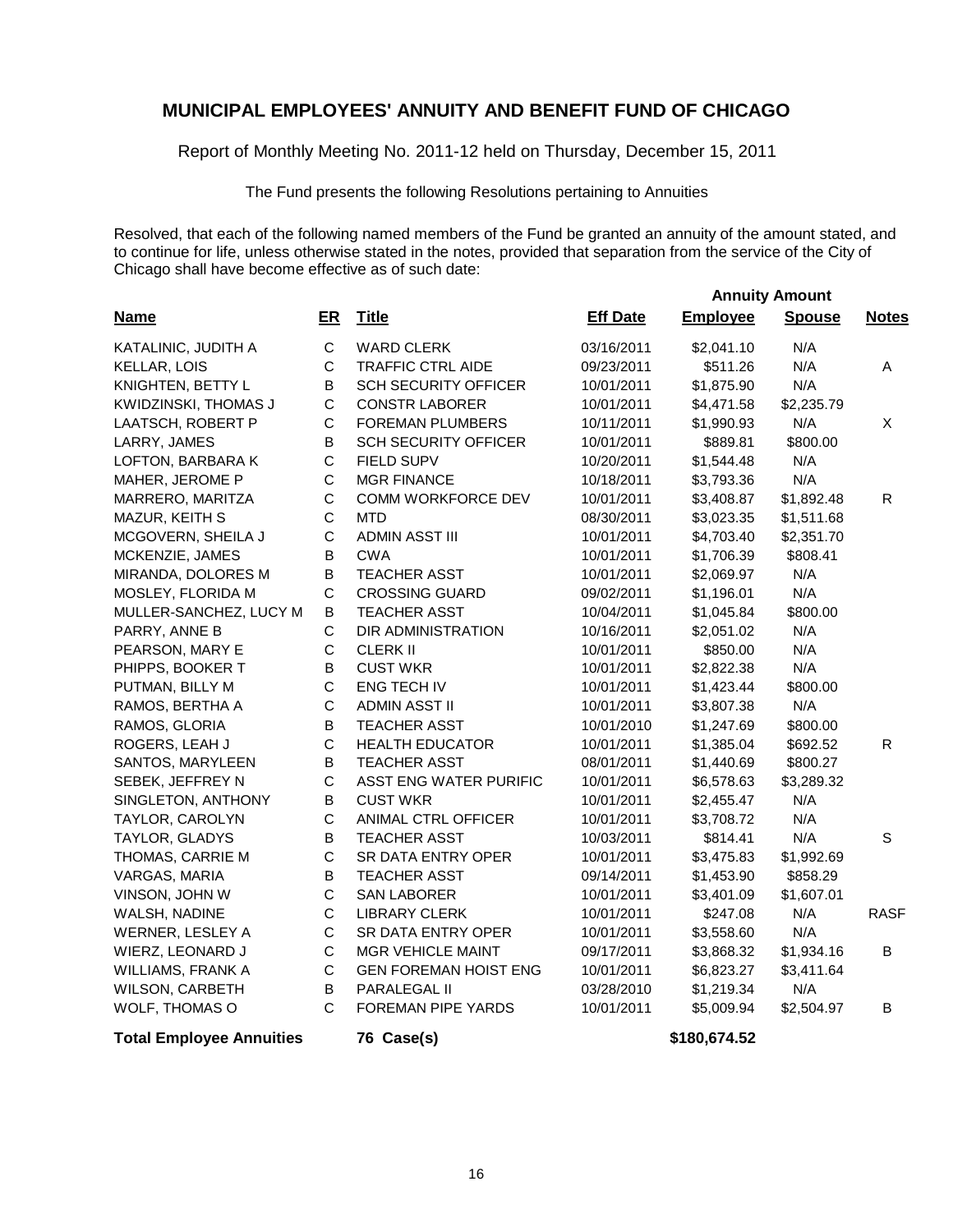Report of Monthly Meeting No. 2011-12 held on Thursday, December 15, 2011

The Fund presents the following Resolutions pertaining to Annuities

Resolved, that each of the following widows, widowers, minor children, and certain other relatives of former members of the Fund be granted annuities of the amounts stated, and to continue until the expiration date indicated.

 **Monthly Annuity**

#### **Spouse Annuities**

|                                   |              |                                                                    |                 | 1110111111 <b>1</b>              | <u>ALILLAILY</u>                 |              |
|-----------------------------------|--------------|--------------------------------------------------------------------|-----------------|----------------------------------|----------------------------------|--------------|
| <b>Former Employee Name</b>       | ER           | <b>Title</b>                                                       | <b>Eff Date</b> | <b>Annuity</b>                   | <b>Expires</b>                   | <b>Notes</b> |
| <b>BAKALIS, JOHN</b>              | $\mathsf C$  | <b>ELEC MECH</b>                                                   | 09/16/2011      | \$2,211.56                       | Death                            |              |
| BROWN, JOHNNIE MAE                | В            | <b>JANITRESS</b>                                                   | 08/31/2011      | \$800.00                         | Death                            |              |
| <b>CRUMPTON, LLOYD</b>            | B            | <b>CUST WKR</b>                                                    | 10/15/2011      | \$950.68                         | Death                            |              |
| GALLAY, DON                       | $\mathsf C$  | <b>ASST COMM</b>                                                   | 09/19/2011      | \$1,941.44                       | Death                            |              |
| HANNAH, GENARD                    | C            | <b>MTD</b>                                                         | 10/04/2011      | \$1,645.00                       | Death                            |              |
| HERNANDEZ MENDEZ,<br><b>DIANA</b> | B            | <b>EXEC ASST</b>                                                   | 09/23/2011      | \$2,039.63                       | Death                            |              |
| JUSTO, MICHAEL                    | C            | <b>MTD</b>                                                         | 09/15/2011      | \$800.00                         | Death                            |              |
| LISS, MARTIN                      | C            | <b>CODE ENFORCE INSP</b>                                           | 09/24/2011      | \$2,128.42                       | Death                            |              |
| LUQUE, DORA                       | C            | <b>HEAD CLERK</b>                                                  | 09/29/2011      | \$1,449.40                       | Death                            |              |
| <b>MARTIN, RICHARD</b>            | $\mathsf{C}$ | <b>MTD</b>                                                         | 09/09/2011      | \$2,260.28                       | Death                            |              |
| MASSEY, EVELYN                    | B            | <b>TEACHER ASST</b>                                                | 03/02/2011      | \$800.00                         | Death                            |              |
| MATTHEWS, PEARLIE                 | B            | <b>TEACHER ASST</b>                                                | 01/10/2011      | \$402.74                         | Death                            | <b>RS</b>    |
| PATTERSON, CARL                   | B            | <b>CUST WKR</b>                                                    | 09/03/2011      | \$1,125.34                       | Death                            |              |
| RINALDI, MARY                     | $\mathsf C$  | AIRPORT OPER SUPV I                                                | 09/21/2011      | \$800.00                         | Death                            |              |
| RODGERS, EMMA                     | $\mathsf{C}$ | <b>CROSSING GUARD</b>                                              | 09/18/2011      | \$800.00                         | Death                            |              |
| STEPHENS, MILTON                  | $\mathsf C$  | COORD BLDG MGMT                                                    | 10/11/2011      | \$2,896.36                       | Death                            |              |
| WALLACE, BUNCH                    | C            | <b>MTD</b>                                                         | 09/07/2011      | \$1,504.84                       | Death                            |              |
| ZEGLIN, LORETTA                   | B            | <b>LUNCHRM MGR</b>                                                 | 10/15/2011      | \$807.94                         | Death                            |              |
| <b>Total Spouse Annuities</b>     |              | 18 Case(s)                                                         |                 | \$25,363.63                      |                                  |              |
| <b>Child(ren) Annuities</b>       |              |                                                                    |                 |                                  |                                  |              |
|                                   |              |                                                                    |                 | <b>Monthly</b>                   | <b>Annuity</b>                   |              |
| <b>Former Employee Name</b>       | ER           |                                                                    | <b>Eff Date</b> | <b>Annuity</b>                   | <b>Expires</b>                   | <b>Notes</b> |
| <b>NONE</b>                       |              |                                                                    |                 |                                  |                                  |              |
|                                   |              | Reversionary Annuities in Accordance with Section 8-139 of the Law |                 |                                  |                                  |              |
| <b>Former Employee Name</b>       | ER           |                                                                    | <b>Eff Date</b> | <b>Monthly</b><br><b>Annuity</b> | <b>Annuity</b><br><b>Expires</b> | <b>Notes</b> |
| <b>NONE</b>                       |              |                                                                    |                 |                                  |                                  |              |
|                                   |              |                                                                    |                 |                                  |                                  |              |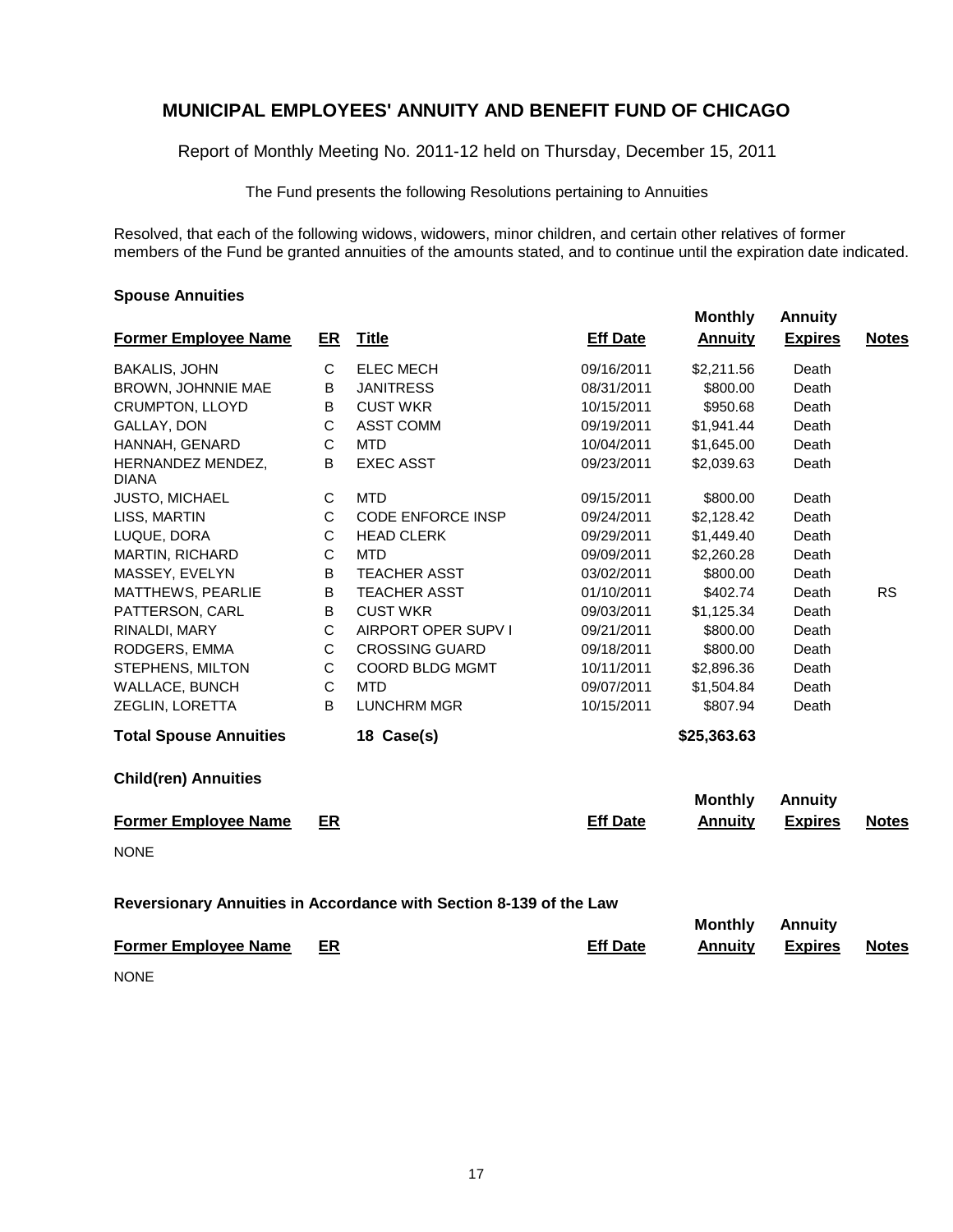Report of Monthly Meeting No. 2011-12 held on Thursday, December 15, 2011

The Fund presents the following Resolutions pertaining to Adjusted Annuities

Resolved, that each of the following named members of the Fund, or widows, widowers, or minor children of former members of the Fund be granted an adjusted annuity of the amount stated, and to continue for life, unless otherwise stated.

| <b>Name</b>           | ER          | Reason                         | <b>Eff Date</b> | <b>Employee Spouse/Child</b> | <b>Annuity Amount</b>    |                   |
|-----------------------|-------------|--------------------------------|-----------------|------------------------------|--------------------------|-------------------|
| BRYANT, JAMES E       | $\mathbf C$ | Retroactive Increase in Salary | 03/01/2011      | \$6,237.91<br>\$6,286.28     | \$3,313.92<br>\$3,315.25 | <b>ORG</b>        |
|                       |             |                                |                 |                              |                          | ADJ               |
| CANNATELLO, ROBERT A  | C           | Retroactive Increase in Salary | 02/01/2011      | \$6,524.05<br>\$6,557.64     | \$3,262.02<br>\$3,278.82 | <b>ORG</b>        |
|                       |             |                                |                 |                              |                          | ADJ               |
| CAPONIGRO, ROBERT M   | C           | Retroactive Increase in Salary | 07/01/2011      | \$3,686.72<br>\$3,724.28     | \$1,843.36<br>\$1,862.14 | <b>ORG</b>        |
|                       |             |                                |                 |                              |                          | ADJ               |
| COLBY, DAVID J        | C           | Retroactive Increase in Salary | 07/01/2011      | \$6,306.21<br>\$6,370.69     | \$3,113.69<br>\$3,145.52 | <b>ORG</b>        |
|                       |             |                                |                 |                              |                          | ADJ               |
| COVELLI, TONY D       | C           | Retroactive Increase in Salary | 07/01/2011      | \$6,306.56<br>\$6,371.04     | N/A<br>N/A               | <b>ORG</b><br>ADJ |
| DAVIS, LONZO          | C           | Retroactive Increase in Salary | 07/01/2011      | \$5,052.57                   | \$2,788.97               | <b>ORG</b>        |
|                       |             |                                |                 | \$5,091.46                   | \$2,791.01               | ADJ               |
| DUPREE, CLEVELAND J   | C           | Retroactive Increase in Salary | 07/01/2011      | \$5,487.48                   | \$2,743.74               | <b>ORG</b>        |
|                       |             |                                |                 | \$5,529.17                   | \$2,764.58               | ADJ               |
| ENAULT, RICHARD W     | C           | Retroactive Increase in Salary | 07/01/2011      | \$6,377.72                   | \$3,188.86               | ORG               |
|                       |             |                                |                 | \$6,426.52                   | \$3,213.26               | ADJ               |
| GILES, TERRY D        | C           | Retroactive Increase in Salary | 02/01/2011      | \$2,502.66<br>\$2,515.42     | \$1,469.07<br>\$1,469.07 | ORG               |
|                       |             |                                |                 |                              |                          | ADJ               |
| GULBRANSEN, JEFFREY D | C           | Retroactive Increase in Salary | 08/01/2011      | \$6,858.66<br>\$6,906.13     | \$3,429.33<br>\$3,453.06 | <b>ORG</b>        |
|                       |             |                                |                 |                              |                          | ADJ               |
| HAVEY, PAUL M         | C           | Retroactive Increase in Salary | 07/01/2011      | \$6,480.60<br>\$6,530.18     | \$3,240.30<br>\$3,265.09 | <b>ORG</b>        |
|                       |             |                                |                 |                              |                          | ADJ               |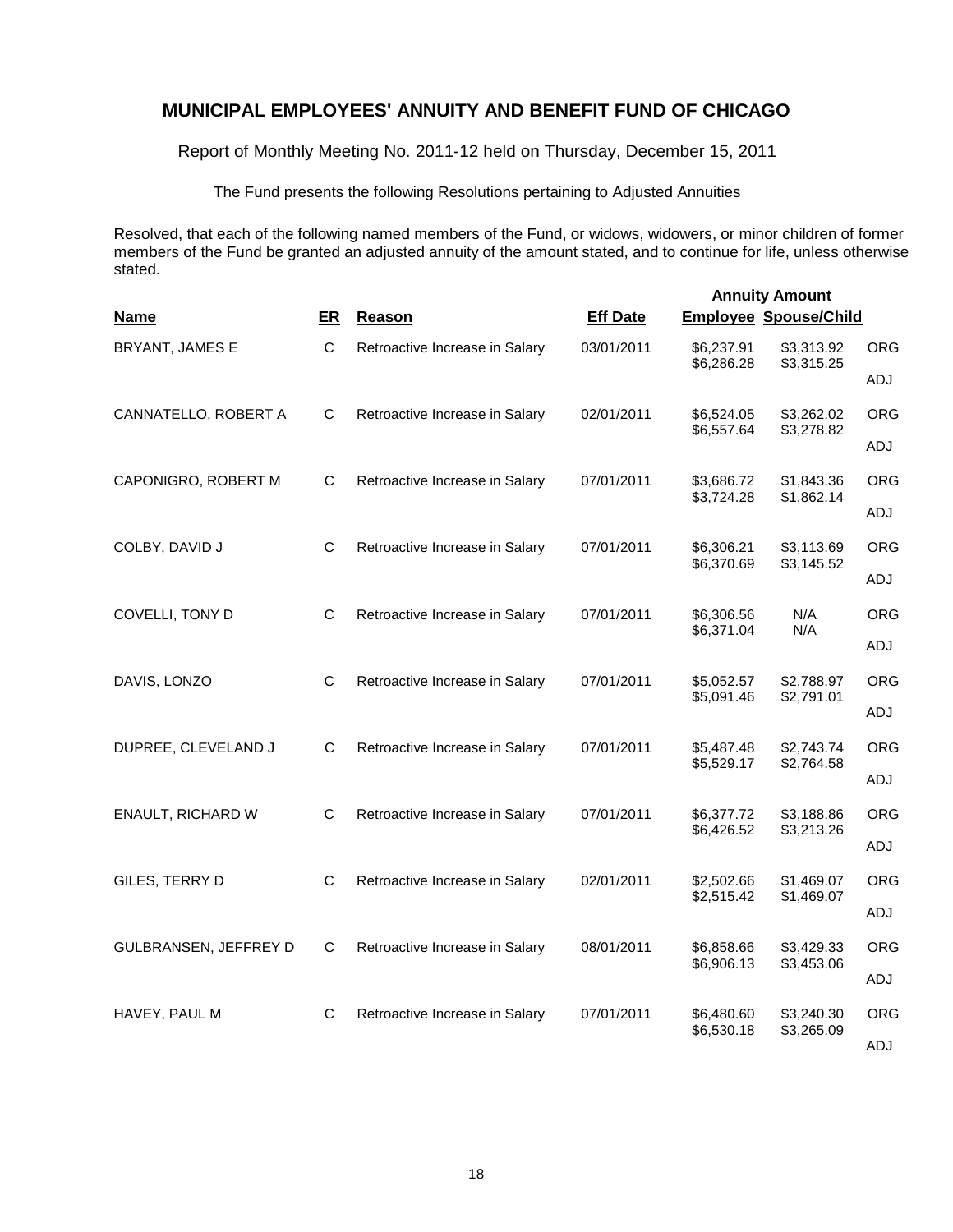Report of Monthly Meeting No. 2011-12 held on Thursday, December 15, 2011

The Fund presents the following Resolutions pertaining to Adjusted Annuities

Resolved, that each of the following named members of the Fund, or widows, widowers, or minor children of former members of the Fund be granted an adjusted annuity of the amount stated, and to continue for life, unless otherwise stated.

| <b>Name</b>        | ER           | Reason                         | <b>Eff Date</b> | <b>Employee Spouse/Child</b> | <b>Annuity Amount</b>    |            |
|--------------------|--------------|--------------------------------|-----------------|------------------------------|--------------------------|------------|
| JEDLOWSKI, GARY J  | $\mathsf{C}$ | Retroactive Increase in Salary | 07/01/2011      | \$6,193.39<br>\$6,240.61     | \$3,096.70<br>\$3,120.30 | <b>ORG</b> |
|                    |              |                                |                 |                              |                          | ADJ        |
| KINCZYK, MICHAEL J | C            | Retroactive Increase in Salary | 01/01/2011      | \$6,271.19<br>\$6,287.44     | \$3,137.06<br>\$3,143.72 | <b>ORG</b> |
|                    |              |                                |                 |                              |                          | ADJ        |
| LEFTWICH, ROSIE N  | B            | Change in FAS                  | 02/13/2011      | \$252.18<br>\$288.82         | \$126.09<br>\$144.41     | <b>ORG</b> |
|                    |              |                                |                 |                              |                          | ADJ        |
| LYMAN, KEVIN D     | C            | Retroactive Increase in Salary | 10/01/2010      | \$5,993.79<br>\$6,004.28     | \$2,996.90               | <b>ORG</b> |
|                    |              |                                |                 |                              | \$3,002.14               | ADJ        |
| METZGER, DWAYNE G  | C            | Retroactive Increase in Salary | 07/01/2011      | \$4,825.85<br>\$4,869.29     | \$2,412.93<br>\$2,434.64 | <b>ORG</b> |
|                    |              |                                |                 |                              |                          | ADJ        |
| OLES, JOSEPH J     | C            | Retroactive Increase in Salary | 07/01/2011      | \$5,147.25<br>\$5,199.67     | \$2,573.62<br>\$2,599.84 | <b>ORG</b> |
|                    |              |                                |                 |                              |                          | ADJ        |
| PETKOVIC, STEVO    | C            | Retroactive Increase in Salary | 07/01/2011      | \$6,172.00<br>\$6,219.22     | \$3,086.00<br>\$3,109.61 | ORG        |
|                    |              |                                |                 |                              |                          | ADJ        |
| RAMROOP, DHANDIAL  | C            | Retroactive Increase in Salary | 02/01/2011      | \$4,099.18<br>\$4,130.63     | \$2,049.59<br>\$2,065.32 | <b>ORG</b> |
|                    |              |                                |                 |                              |                          | ADJ        |
| ROSSETTI, ANTHONY  | C            | Retroactive Increase in Salary | 07/01/2011      | \$5,505.44<br>\$5,561.35     | \$2,752.72<br>\$2,780.68 | <b>ORG</b> |
|                    |              |                                |                 |                              |                          | ADJ        |
| ROSSETTI, LOUIS R  | $\mathsf C$  | Retroactive Increase in Salary | 07/01/2011      | \$5,591.62<br>\$5,634.21     | N/A<br>N/A               | <b>ORG</b> |
|                    |              |                                |                 |                              |                          | ADJ        |
| SPURGEON, ROY D    | C            | Retroactive Increase in Salary | 04/30/2011      | \$5,111.22<br>\$5,150.53     | \$2,555.61<br>\$2,575.26 | <b>ORG</b> |
|                    |              |                                |                 |                              |                          | ADJ        |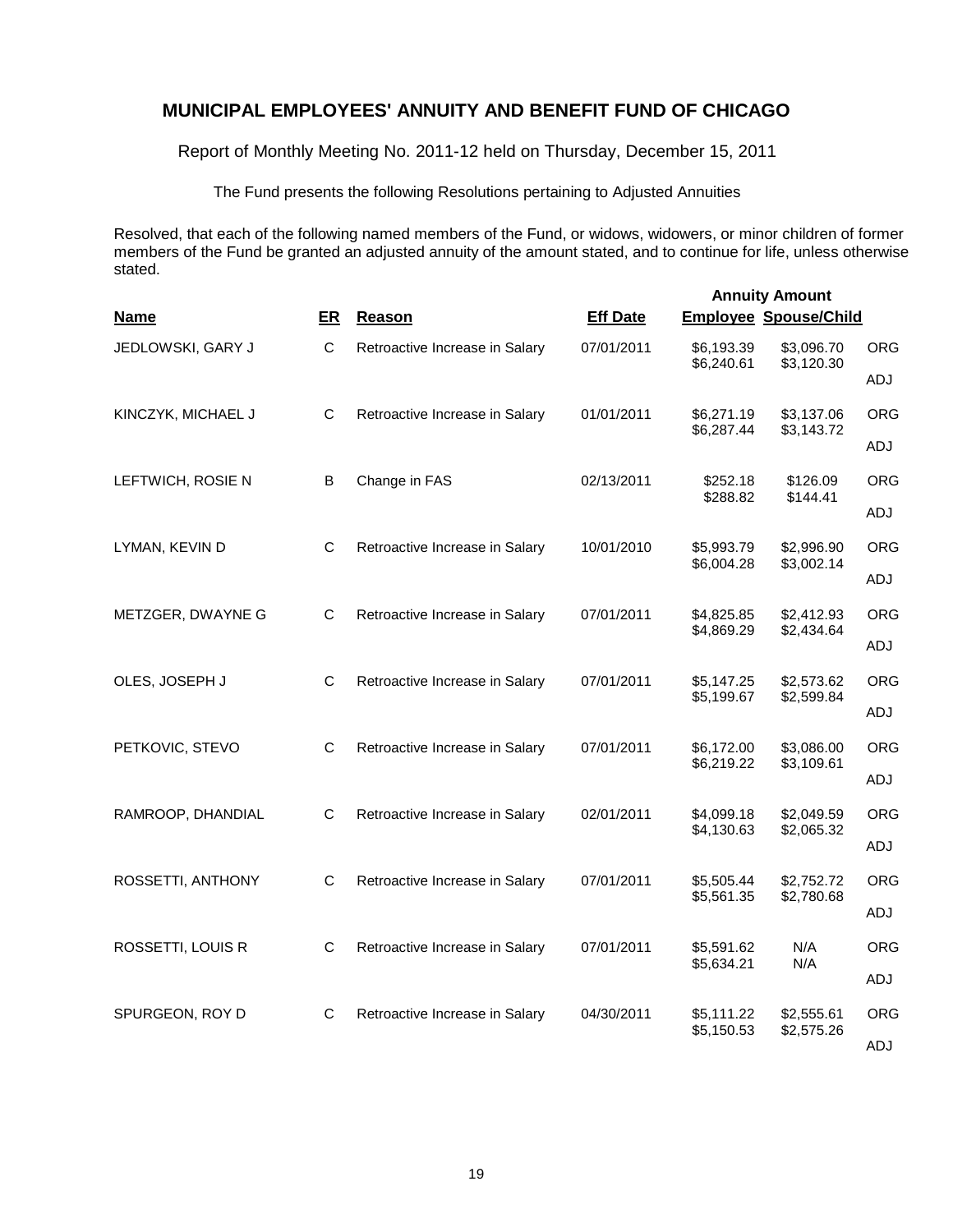Report of Monthly Meeting No. 2011-12 held on Thursday, December 15, 2011

The Fund presents the following Resolutions pertaining to Adjusted Annuities

Resolved, that each of the following named members of the Fund, or widows, widowers, or minor children of former members of the Fund be granted an adjusted annuity of the amount stated, and to continue for life, unless otherwise stated.

| ER | Reason                         | <b>Eff Date</b> |                          |                          |                                                                     |
|----|--------------------------------|-----------------|--------------------------|--------------------------|---------------------------------------------------------------------|
| С  | Retroactive Increase in Salary | 07/01/2011      | \$5,300.71<br>\$5.341.41 | \$2,877.69<br>\$2,879.76 | <b>ORG</b>                                                          |
|    |                                |                 |                          |                          | ADJ                                                                 |
| С  | Retroactive Increase in Salary | 07/01/2011      | \$5.741.84               | \$2,870.92               | <b>ORG</b>                                                          |
|    |                                |                 |                          |                          | ADJ                                                                 |
|    |                                |                 |                          | \$5,785.34               | <b>Annuity Amount</b><br><b>Employee Spouse/Child</b><br>\$2,892.67 |

## **Total Adjusted Annuities 24 Case(s)**

Mr. Ahmad moved that the resolutions be adopted and that the applicants be granted employee, widow(er), child, reversionary, or adjusted annuities for the period and at the rates stated opposite their respective names. Seconded Mr. Durkan. Carried: Ayes Messrs. Ahmad, Durkan, Gibson, Guest, Ms. Neely. Noes-None.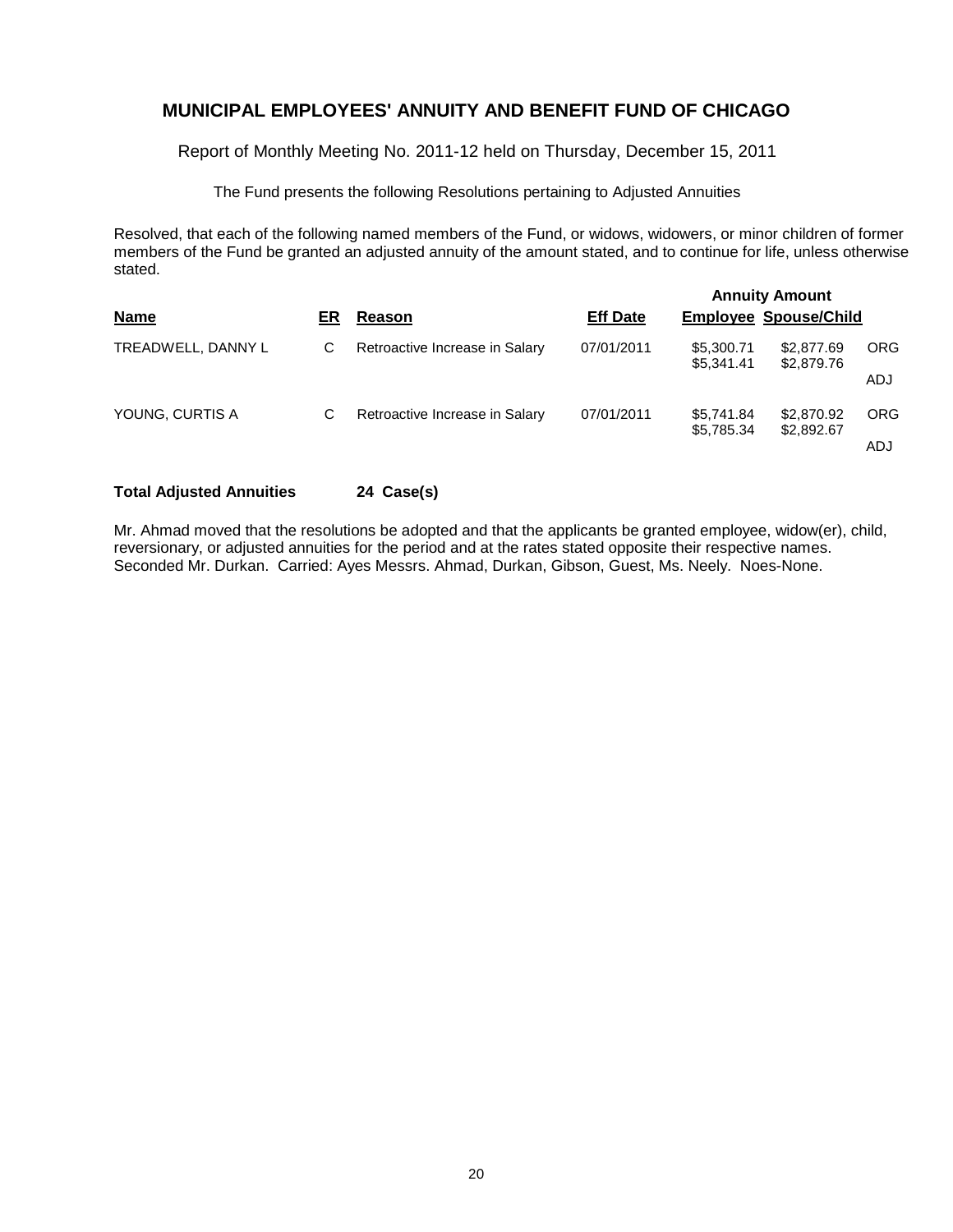Report of Monthly Meeting No. 2011-12 held on Thursday, December 15, 2011

The following employees have filed application for Duty Disability Benefits. The applications have been examined by the Medical Examiner for this Fund who recommended the following periods of disability.

#### **DUTY DISABILITY**

| <b>Name</b>                  | <u>Dept</u>     |            | <b>Eff Date Fol-Up Date</b> | <b>Term Date</b> | Rate       | <u>*No. of</u><br>Per Day Children |
|------------------------------|-----------------|------------|-----------------------------|------------------|------------|------------------------------------|
|                              |                 |            |                             |                  |            |                                    |
| ADAME, JORGE A               | <b>FLEET</b>    | 11/10/10   | 11/01/11                    |                  | \$157.67   | 1                                  |
| AMRAEN, DAVID J              | <b>FLEET</b>    | 09/07/11   |                             | 09/21/11         | \$209.85   |                                    |
| <b>BARGO, DENISE M</b>       | <b>TRANS</b>    | 07/22/11   | 04/01/12                    |                  | \$187.41   |                                    |
| COOPER, ANDRE M              | STS & SAN       | 10/11/11   | 03/01/12                    |                  | \$144.67   | $\mathbf 1$                        |
| COOPER, DWAYNE A             | STS & SAN       | 08/08/11   | 04/01/12                    |                  | \$144.67   |                                    |
| CRUZ, ENRIQUE                | STS & SAN       | 07/25/11   |                             | 09/27/11         | \$144.67   | 3                                  |
| FELIX, JERMAINE W            | <b>CPL</b>      | 03/14/11   | 03/01/12                    |                  | \$76.76    |                                    |
| <b>GARCIA, NILDA M</b>       | <b>HEALTH</b>   | 08/09/11   |                             | 10/17/11         | \$142.67   |                                    |
| <b>GARDNER, JIMMIE</b>       | <b>TRANS</b>    | 09/17/11   | 01/01/12                    |                  | \$144.67   |                                    |
| HUDSON, DARRYL L             | <b>BE</b>       | 11/03/10   |                             | 01/10/11         | \$60.14    |                                    |
| HUNT, MICHAEL E              | <b>REVENUE</b>  | 09/02/11   | 04/01/12                    |                  | \$91.58    |                                    |
| IVORY-WOODS, JULIA L         | <b>BE</b>       | 12/10/10   |                             | 07/20/11         | \$90.03    | 4                                  |
| JELENIEWSKI, BARRY C         | <b>TRANS</b>    | 09/27/11   | 02/01/12                    |                  | \$178.99   |                                    |
| LOZADA, JOSUE                | STS & SAN       | 10/14/11   | 02/01/12                    |                  | \$144.67   | 4                                  |
| MACIEL, SANDRA M             | <b>HEALTH</b>   | 09/30/11   |                             | 10/02/11         | \$104.70   | 3                                  |
| MC CLELLAN, YVETTE D         | <b>CPL</b>      | 08/26/11   | 01/01/12                    |                  | \$23.89    |                                    |
| NEESON, JAMES F              | <b>TRANS</b>    | 09/20/11   | 02/01/12                    |                  | \$178.87   | 3                                  |
| POTESTA, CHRISTINE M         | <b>REVENUE</b>  | 08/25/11   |                             | 09/05/11         | \$95.87    |                                    |
| ROBINSON, CORNELL W          | <b>TRANS</b>    | 09/23/11   | 02/01/12                    |                  | \$150.44   |                                    |
| STEWART, PETER G             | STS & SAN       | 12/07/10   | 04/01/12                    |                  | \$144.67   |                                    |
| THOMAS, LUREVA A             | <b>HEALTH</b>   | 09/10/11   |                             | 09/21/11         | \$79.25    |                                    |
| TRYLOVICH, MARK D            | <b>WATER</b>    | 10/24/11   | 02/01/12                    |                  | \$191.26   |                                    |
| <b>VENTURINI, STEVE R</b>    | <b>AVIATION</b> | 09/13/11   | 03/01/12                    |                  | \$162.41   |                                    |
| WALKER, LEVI                 | STS & SAN       | 08/25/11   | 12/01/11                    |                  | \$144.67   |                                    |
| <b>WHITENHILL, NORMAN</b>    | STS & SAN       | 09/13/11   | 01/01/12                    |                  | \$144.67   |                                    |
| WILLIAMS SR, REGINALD B      | <b>TRANS</b>    | 09/28/11   | 05/01/12                    |                  | \$139.50   |                                    |
| WILSON, NATHAN               | STS & SAN       | 01/12/11   |                             | 01/19/11         | \$164.61   |                                    |
| <b>Total DUTY DISABILITY</b> |                 | 27 Case(s) |                             |                  | \$3,643.26 | 0                                  |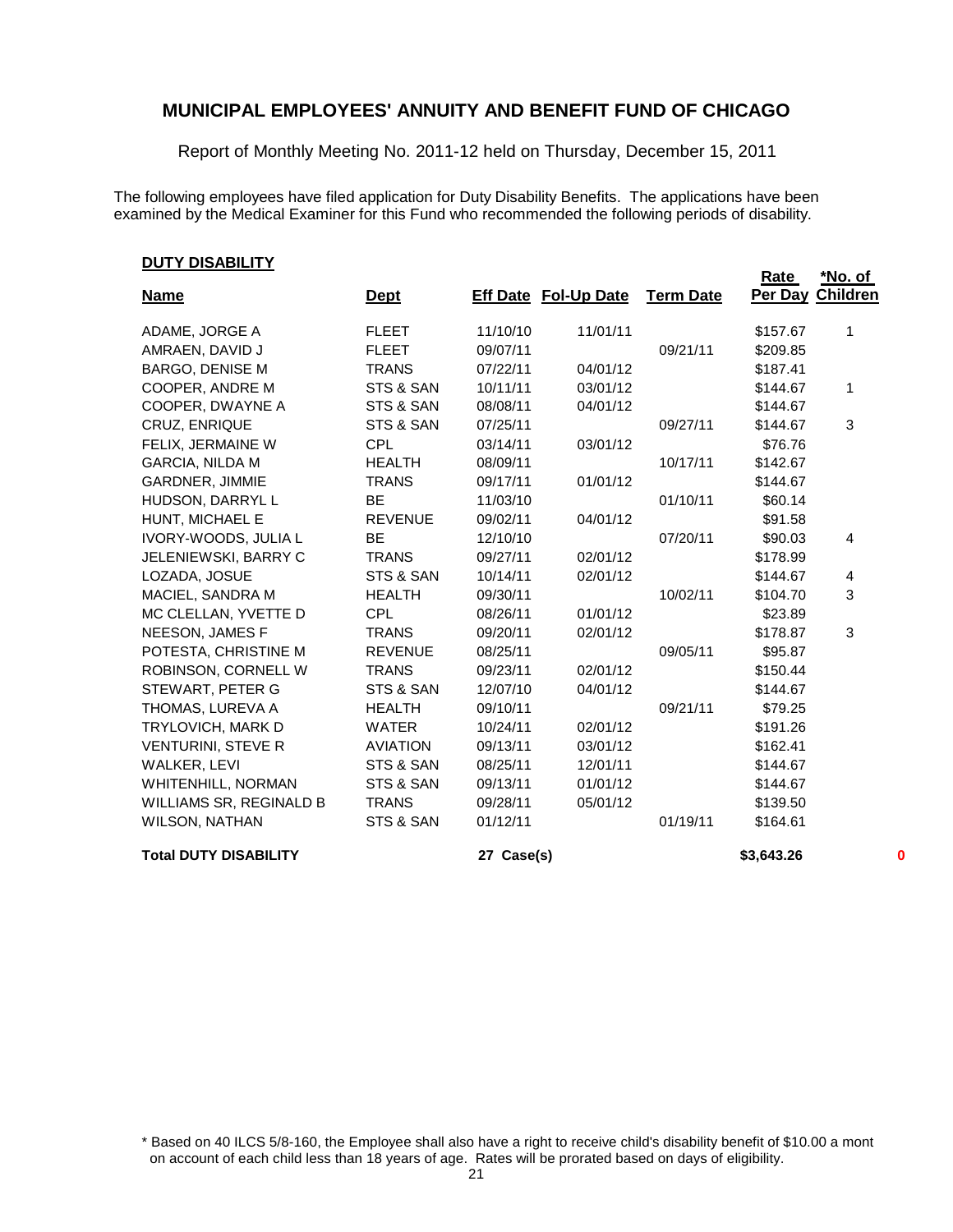Report of Monthly Meeting No. 2011-12 held on Thursday, December 15, 2011

The following employees have filed application for Ordinary Disability Benefits. The applications have been examined by the Medical Examiner for this Fund who recommended the following periods of disability.

#### **ORDINARY DISABILITY**

| <u>Siveny in Pio, islamini</u><br><u>Name</u> | <b>Dept</b>                        |                | <b>Eff Date Fol-Up Date</b> | <b>Term Date</b> | <b>Rate</b><br>Per Day |
|-----------------------------------------------|------------------------------------|----------------|-----------------------------|------------------|------------------------|
| BERRY, LATRICE R                              | <b>FAMILY &amp;</b><br><b>SUPP</b> | 08/07/11       | 08/01/12                    |                  | \$81.91                |
| DIAZ, GLORIA A                                | <b>BUS AFFAIRS</b>                 | 10/16/11       |                             | 01/12/12         | \$96.53                |
| DONALDSON, WENDY L                            | <b>HEALTH</b>                      | 08/05/11       |                             | 09/03/11         | \$71.24                |
| EBERHART, JORY A                              | BE                                 | 09/12/11       | 04/01/12                    |                  | \$60.56                |
|                                               |                                    | (Less 6 days)  |                             |                  |                        |
| ESKRIDGE, EBONY M                             | BE                                 | 10/13/11       | 07/01/12                    |                  | \$109.38               |
| FARMBY-CARROLL, BARBED                        | BE                                 | 10/21/11       |                             | 12/04/11         | \$60.51                |
| FERDYNUS, HALINA P                            | <b>HUMAN</b><br><b>RESOURCES</b>   | 08/28/11       |                             | 10/31/11         | \$113.84               |
| GOLAB, SUZANNE P.                             | OEMC                               | 10/22/11       |                             | 11/14/11         | \$67.02                |
| HADDAD, ELIAS F                               | <b>WATER</b>                       | 09/23/11       |                             | 11/23/11         | \$96.45                |
| JACKSON, CYNTHIA                              | BE                                 | 07/17/11       | 02/01/12                    |                  | \$18.21                |
|                                               |                                    | (Less 11 days) |                             |                  |                        |
| JAFFRAY, MARK C                               | <b>FLEET</b>                       | 10/22/11       | 06/01/12                    |                  | \$58.13                |
| JIMENEZ, JUAN G                               | <b>AVIATION</b>                    | 08/11/11       |                             | 10/03/11         | \$77.00                |
| JOHNSON, HAROLD L                             | <b>FLEET</b>                       | 10/24/11       | 03/01/12                    |                  | \$58.13                |
| KIMBLE, NICOLE D                              | BE                                 | 10/21/11       |                             | 12/28/11         | \$46.65                |
| LAURENCE, DOROTHY R.                          | <b>POLICE</b>                      | 08/05/11       |                             | 09/19/11         | \$60.66                |
| LINK, ROBERT P                                | STS & SAN                          | 10/15/11       | 02/01/12                    |                  | \$96.45                |
| LISS, MARTIN L DECD.                          | <b>HEALTH</b>                      | 08/29/11       |                             | 09/23/11         | \$110.96               |
| LOWE, ROBERT S                                | <b>FLEET</b>                       | 09/08/11       | 04/01/12                    |                  | \$122.98               |
| MALONE, LINWOOD                               | STS & SAN                          | 10/03/11       | 01/01/12                    |                  | \$96.45                |
| MASON, CRISTY                                 | <b>FAMILY &amp;</b><br><b>SUPP</b> | 10/16/11       |                             | 11/23/11         | \$57.34                |
| MORABITO, SHERYL M                            | <b>CPL</b>                         | 08/11/11       |                             | 10/03/11         | \$91.73                |
| MORALES, KAFFA L                              | <b>HEALTH</b>                      | 11/04/11       | 02/01/12                    |                  | \$104.76               |
| NAVARRO, BERTHA A                             | BE                                 | 10/02/11       | 12/01/11                    |                  | \$43.69                |
| O'BRIEN, PATRICK M                            | <b>WATER</b>                       | 09/01/11       | 06/01/12                    |                  | \$115.48               |
| OMEROVIC, SALIH                               | BE                                 | 08/11/11       | 03/01/12                    |                  | \$46.65                |
| <b>OWENS, PATRICK B</b>                       | <b>CITY</b><br><b>COUNCIL</b>      | 07/31/11       | 01/01/12                    |                  | \$27.40                |
| REED, CHARLES                                 | BE                                 | 08/28/11       |                             | 09/15/11         | \$114.10               |
| REYNOSO, RICARDO R                            | <b>HEALTH</b>                      | 01/01/11       |                             | 07/16/11         | \$96.45                |
| RIOS, CARMELA A                               | <b>OEMC</b>                        | 08/05/11       |                             | 08/20/11         | \$66.54                |
| SMITH, CAROL                                  | WATER                              | 09/24/11       | 03/01/12                    |                  | \$100.30               |
| STURDIVANT, TAMEKA                            | BE                                 | 10/17/11       |                             | 11/18/11         | \$40.38                |
| TAYLOR, RICHARD B                             | CPL                                | 11/07/11       | 02/01/12                    |                  | \$15.93                |
| WALLS-HANLEY, ARETHA                          | <b>POLICE</b>                      | 10/16/11       | 01/01/12                    |                  | \$57.90                |
| WHITE, KENNETH C                              | <b>TRANS</b>                       | 10/20/11       | 02/01/12                    |                  | \$101.75               |
| WILLIAMS, SELINA                              | <b>OEMC</b>                        | 07/30/09       |                             | 09/15/09         | \$61.23                |
| WILLIAMSON, MADELEINE T                       | BE                                 | 04/17/11       |                             | 08/31/11         | \$77.37                |
| WYNN, RENEE D                                 | BE                                 | 10/22/11       | 02/01/12                    |                  | \$27.75                |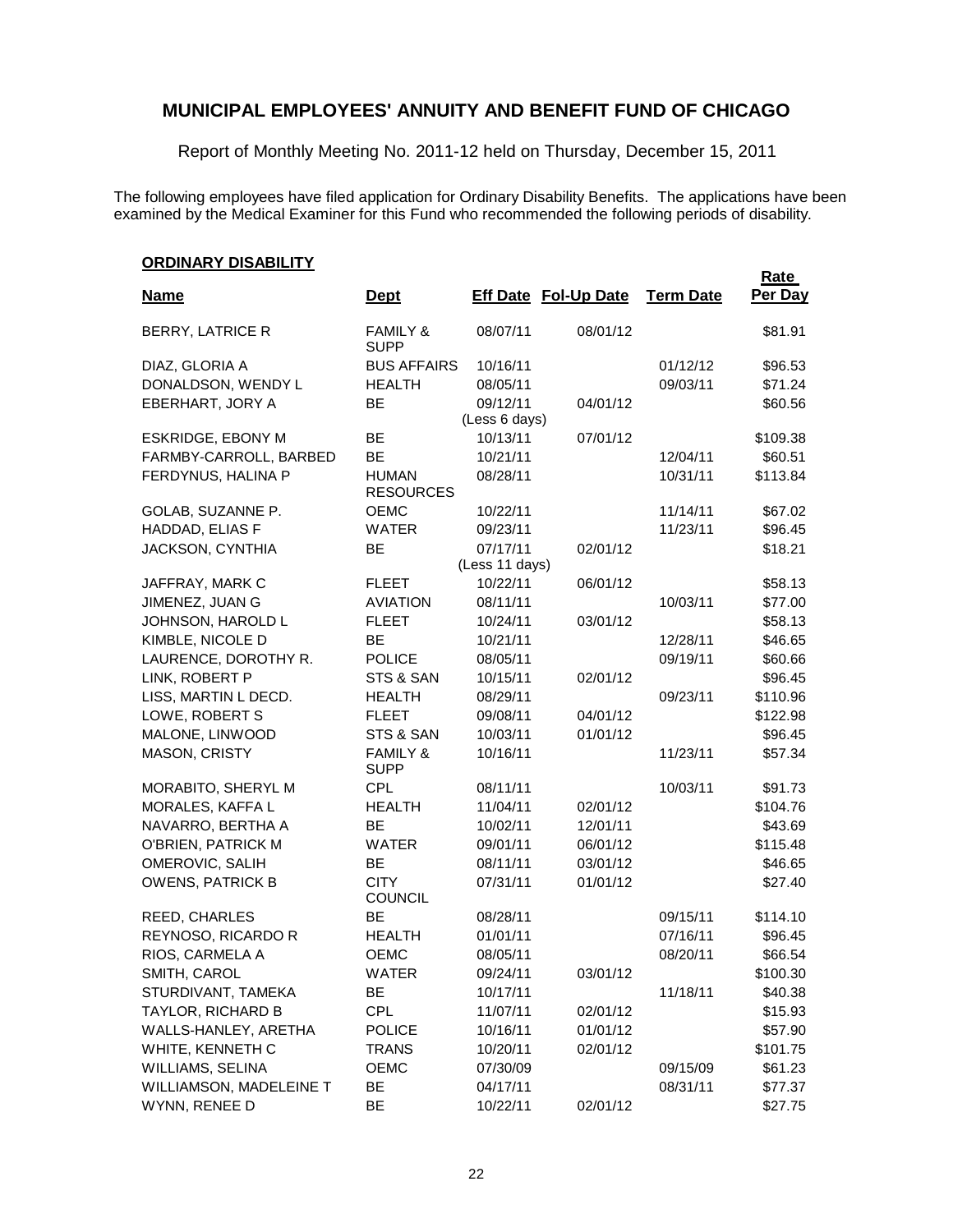Report of Monthly Meeting No. 2011-12 held on Thursday, December 15, 2011

The following employees have filed application for Ordinary Disability Benefits. The applications have been examined by the Medical Examiner for this Fund who recommended the following periods of disability.

#### **ORDINARY DISABILITY**

| UNDINANI DISADILI I              |                 |            |                             |           | <u>Rate</u> |   |
|----------------------------------|-----------------|------------|-----------------------------|-----------|-------------|---|
| <b>Name</b>                      | <u>Dept</u>     |            | <b>Eff Date Fol-Up Date</b> | Term Date | Per Day     |   |
| YAMICH JR, ERNEST R              | <b>TRANS</b>    | 06/02/11   |                             | 08/08/11  | \$57.34     |   |
| ZELAYA, MANUEL E                 | <b>AVIATION</b> | 09/12/11   | 01/01/12                    |           | \$121.81    |   |
| <b>Total ORDINARY DISABILITY</b> |                 | 39 Case(s) |                             |           | \$2,928.96  | 0 |

Mr. Durkan moved that the applicants for Ordinary and Duty disability benefits be granted such benefits for the period and at the rate shown opposite their respective names. Seconded Mr. Ahmad. Carried: Ayes Messrs. Ahmad, Durkan, Gibson, Guest, Ms. Neely. Noes-None.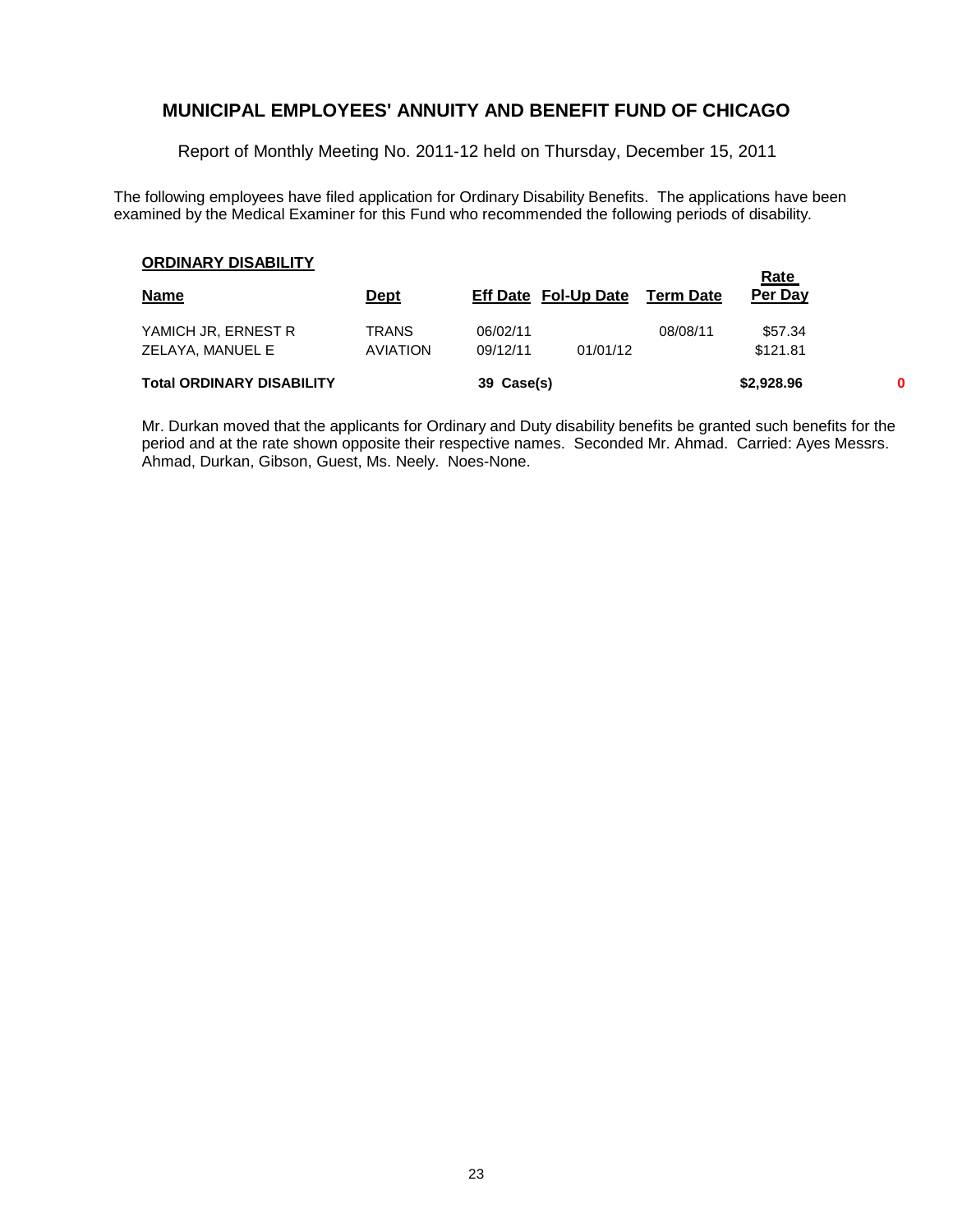Report of Monthly Meeting No. 2011-12 held on Thursday, December 15, 2011

The following employees receiving Duty Disability Benefits have applied for extension of such benefits. The applications have been examined by the Medical Examiner for this Fund who recommended the following extensions.

#### **DUTY-EXTENSION OF**

|                                |                   |               |                | Rate             | *No. of |   |
|--------------------------------|-------------------|---------------|----------------|------------------|---------|---|
| <b>Name</b>                    | <b>Start Date</b> | <b>Period</b> | <b>Ext Req</b> | Per Day Children |         |   |
| <b>GALLO JR, MICHAEL R</b>     | 07/19/11          | 01/01/12      | <b>NTE</b>     | \$144.67         |         |   |
| GARLAND, LARRY A               | 07/01/99          | 10/01/12      | MED            | \$122.45         | 3       |   |
| O DRISCOLL, KEVIN              | 11/01/08          | 09/01/12      | MED            | \$157.71         |         |   |
| OWUSU BEMPAH, NANA K           | 05/05/08          | 09/22/11      | <b>FINAL</b>   | \$146.79         | 1       |   |
| PISANO, WILLIAM J              | 03/12/08          | 09/01/12      | <b>NTE</b>     | \$181.86         |         |   |
| SAA, JOSE J                    | 09/09/10          | 09/01/12      | <b>NTE</b>     | \$162.41         |         |   |
| SHAW, BRYAN R                  | 03/11/11          | 11/01/11      | <b>REL</b>     | \$187.41         | 2       |   |
| SIMON, DANIEL                  | 02/05/99          | 09/01/12      | MED            | \$122.66         |         |   |
| TELLEZ JR, MANUEL A            | 02/18/11          | 04/01/12      | <b>NTE</b>     | \$139.33         |         |   |
| <b>WEAVER, MURIEL</b>          | 07/26/10          | 10/01/12      | MMI            | \$23.57          |         |   |
| WILLIAMS, BERNARD              | 10/02/05          | 10/01/12      | <b>MED</b>     | \$51.41          |         |   |
| <b>Total DUTY-EXTENSION OF</b> | Case(s)           |               |                | \$1,440.27       |         | 0 |

\* Based on 40 ILCS 5/8-160, the Employee shall also have a right to receive child's disability benefit of \$10.00 a mont on account of each child less than 18 years of age. Rates will be prorated based on days of eligibility.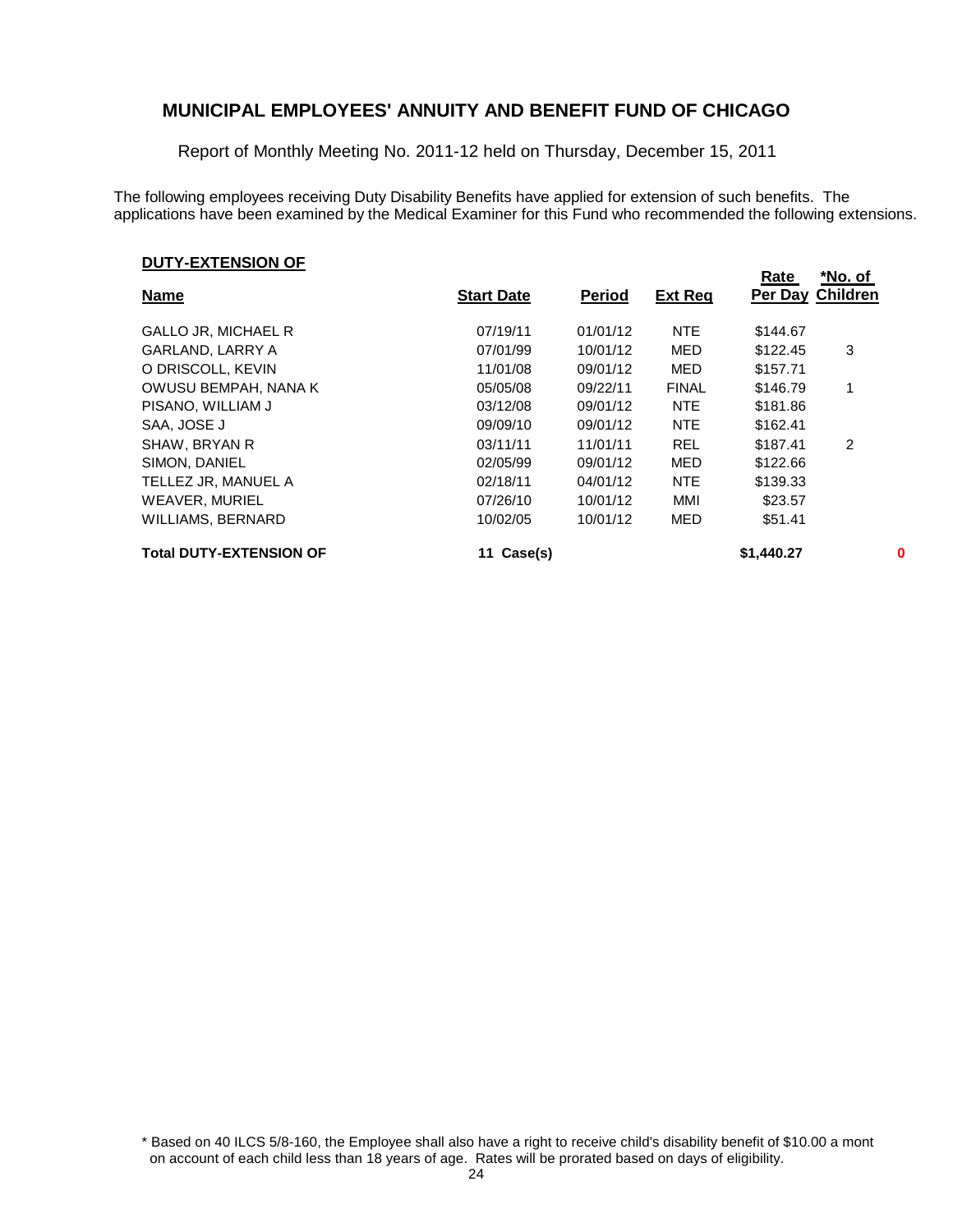Report of Monthly Meeting No. 2011-12 held on Thursday, December 15, 2011

The following employees receiving Ordinary Disability Benefits have applied for extension of such benefits. The applications have been examined by the Medical Examiner for this Fund who recommended the following extensions.

**Rate** 

#### **ORDINARY-EXTENSION OF**

| <b>Name</b>                        | <b>Start Date</b> | <b>Period</b> | <b>Ext Req</b> | Per Day    |          |
|------------------------------------|-------------------|---------------|----------------|------------|----------|
| ALEXANDER, PATRICIA L              | 03/20/11          | 01/01/12      | <b>MED</b>     | \$58.24    |          |
| ARCINIEGA, GUILLERMO F             | 09/08/07          | 03/29/12      | CX             | \$46.76    |          |
| AZAR, RAMZI                        | 01/06/11          | 10/01/12      | <b>MED</b>     | \$27.12    |          |
| BROWN, JENNIFER L                  | 07/25/10          | 03/01/12      | <b>MED</b>     | \$93.89    |          |
| CAPLES, LORETTA                    | 02/04/10          | 02/01/12      | MED            | \$45.60    |          |
| CHAGOYA, BRENDA A                  | 08/27/11          | 11/08/11      | <b>REL</b>     | \$100.03   |          |
| COMMANDER, EVELYN J                | 04/02/11          | 04/01/12      | MED            | \$69.80    |          |
| <b>GONZALES, MICHAEL A</b>         | 07/22/10          | 05/01/12      | <b>MED</b>     | \$113.56   |          |
| <b>GORDON, STANLEY</b>             | 07/24/10          | 01/01/12      | <b>MED</b>     | \$87.43    |          |
| <b>GRIFFIN, ATTALLAH</b>           | 03/20/10          | 01/01/12      | <b>MED</b>     | \$97.10    |          |
| HERNANDEZ, DELIA                   | 12/17/10          | 10/01/12      | <b>MED</b>     | \$45.87    |          |
| <b>JURCAK, JENNIFER A</b>          | 04/01/11          | 02/01/12      | <b>MED</b>     | \$63.91    |          |
| LEONARD, KEYANNA B                 | 07/14/11          | 11/01/11      | <b>FINAL</b>   | \$45.50    |          |
| MARTIN, JACKLYN L                  | 04/04/10          | 05/01/12      | MED            | \$63.91    |          |
| MC KENNIE, MARY                    | 06/22/09          | 02/01/12      | <b>MED</b>     | \$51.55    |          |
| MORIN JR, SANTOS                   | 08/01/09          | 09/23/11      | CX             | \$87.48    |          |
| NICHOLS, SYLVESTER                 | 12/11/08          | 12/15/11      | <b>CX</b>      | \$87.48    |          |
| O'NEAL, TAMICKO S                  | 12/30/10          | 08/14/11      | CX             | \$15.71    |          |
| PENA, JUANITA                      | 10/16/10          | 02/01/12      | <b>MED</b>     | \$84.89    |          |
| PERRILLIAT, LEE DORA               | 02/17/11          | 11/30/11      | <b>RES</b>     | \$77.37    |          |
| REYNOLDS, TIMMIE                   | 09/27/10          | 01/01/12      | <b>MED</b>     | \$101.73   |          |
| RIVERA, MARIA C                    | 10/26/10          | 10/01/12      | <b>MED</b>     | \$20.20    |          |
| ROSSI, GUY                         | 01/23/11          | 10/01/12      | <b>MED</b>     | \$96.45    |          |
| SIMS, RAUL A                       | 05/16/09          | 10/01/12      | <b>MED</b>     | \$75.41    |          |
| STEAN, BOBBIE A                    | 10/14/10          | 09/01/12      | <b>MED</b>     | \$52.28    |          |
| STUART, STEVE G                    | 12/07/08          | 03/01/12      | <b>MED</b>     | \$83.06    |          |
| VERCILLO, JOSEPH G                 | 01/04/08          | 09/01/12      | <b>MED</b>     | \$87.33    |          |
| WAMBAJA, HARRY F                   | 05/26/10          | 10/01/12      | MED            | \$93.89    |          |
| WILLIAMS, RITA L                   | 10/16/09          | 09/01/12      | <b>MED</b>     | \$17.40    |          |
| WILLIS, GLORIA E                   | 09/17/09          | 09/01/12      | <b>MED</b>     | \$43.12    |          |
| <b>Total ORDINARY-EXTENSION OF</b> | 30 Case(s)        |               |                | \$2,034.07 | $\bf{0}$ |

Ms. Neely moved that the applicants for extension of Ordinary and Duty disability benefits shown hereinbefore be granted such extension for the period and at the rate shown opposite their respective names. Seconded Mr. Gibson. Carried: Ayes Messrs. Ahmad, Durkan, Gibson, Guest, Ms. Neely. Noes-None.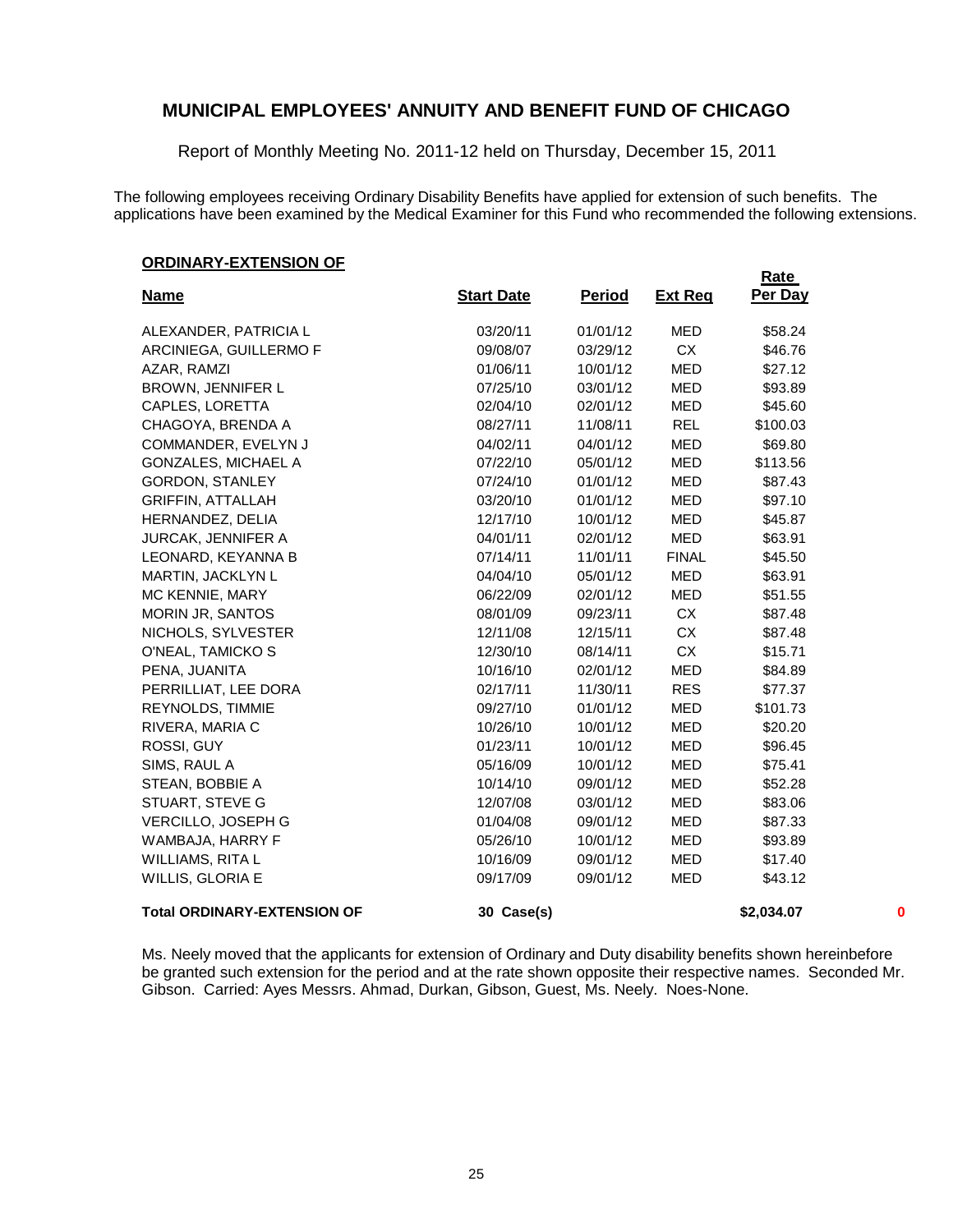Report of Monthly Meeting No. 2011-12 held on Thursday, December 15, 2011

| <b>ADJUSTED DUTY DISABILITY</b> |        |                   |                | <b>Rate</b> |
|---------------------------------|--------|-------------------|----------------|-------------|
| <b>Name</b>                     | Reason | <b>Start Date</b> | <b>To Date</b> | Per Day     |
| <b>NONE</b>                     |        |                   |                | <b>ORG</b>  |
|                                 |        |                   |                | <b>ADJ</b>  |
|                                 |        |                   |                |             |

**0**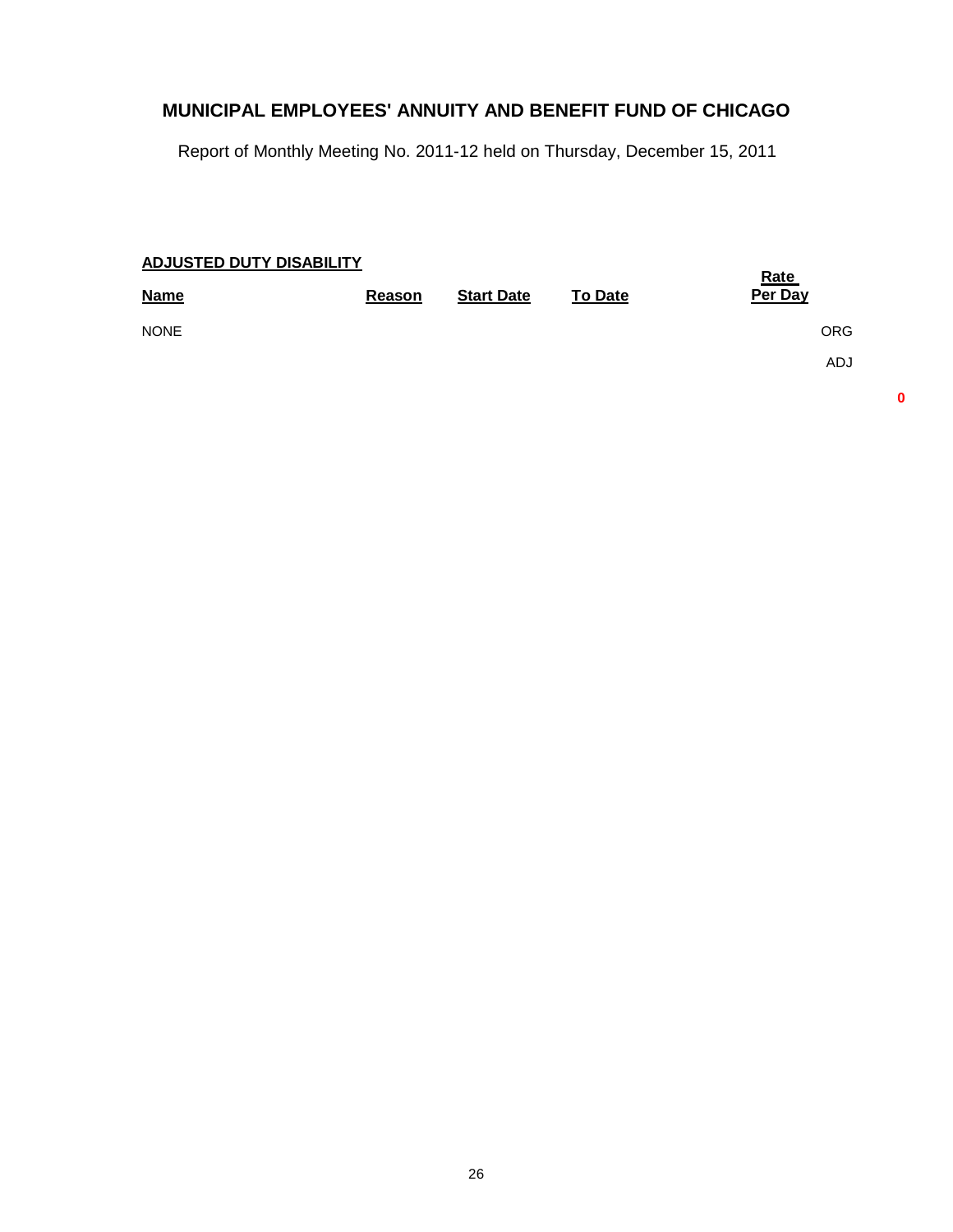Report of Monthly Meeting No. 2011-12 held on Thursday, December 15, 2011

| ADJUSTED ORDINARY DISABILITY |        |                   |                | <u>Rate</u> |
|------------------------------|--------|-------------------|----------------|-------------|
| <b>Name</b>                  | Reason | <b>Start Date</b> | <b>To Date</b> | Per Day     |
| <b>NONE</b>                  |        |                   |                | <b>ORG</b>  |
|                              |        |                   |                | <b>ADJ</b>  |
|                              |        |                   |                |             |

**0**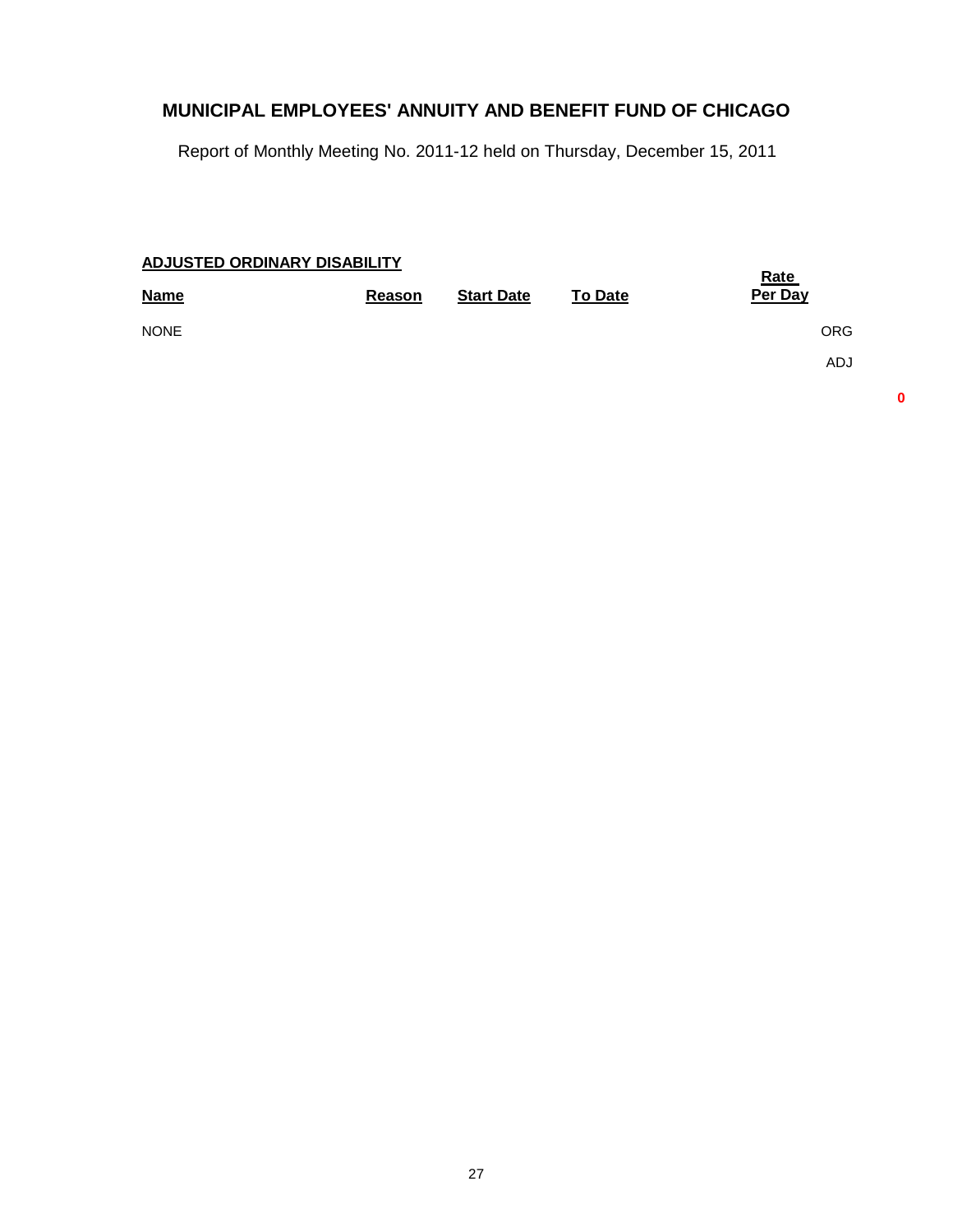Report of Monthly Meeting No. 2011-12 held on Thursday, December 15, 2011

#### **APPLICATION FOR MEMBERSHIP**

The following named employees, officers, or officials, required to file written application for membership in the Fund, have filed such application, and the records indicate they qualify for membership by reason of having the necessary service or other requirements.

**Name**

**Title Department**

NONE

#### **CHANGE OF BIRTHS**

The following named employees have submitted documentation showing a date of birth different from the Fund's records and have requested that the Fund correct its records in accordance with the supporting documentation provided.

| <b>Name</b>     | Date of Birth | <b>Supporting Document</b> |
|-----------------|---------------|----------------------------|
| COLIN. MATTIE S | From<br>To    | <b>Birth Certificate</b>   |

Mr. Gibson moved that the records of the Fund shown hereinbefore be corrected to show that each individual was born on the date indicated on the document submitted by the member as proof to this Board. Seconded Mr. Durkan. Carried: Ayes Messrs. Ahmad, Durkan, Gibson, Guest, Ms. Neely. Noes-None.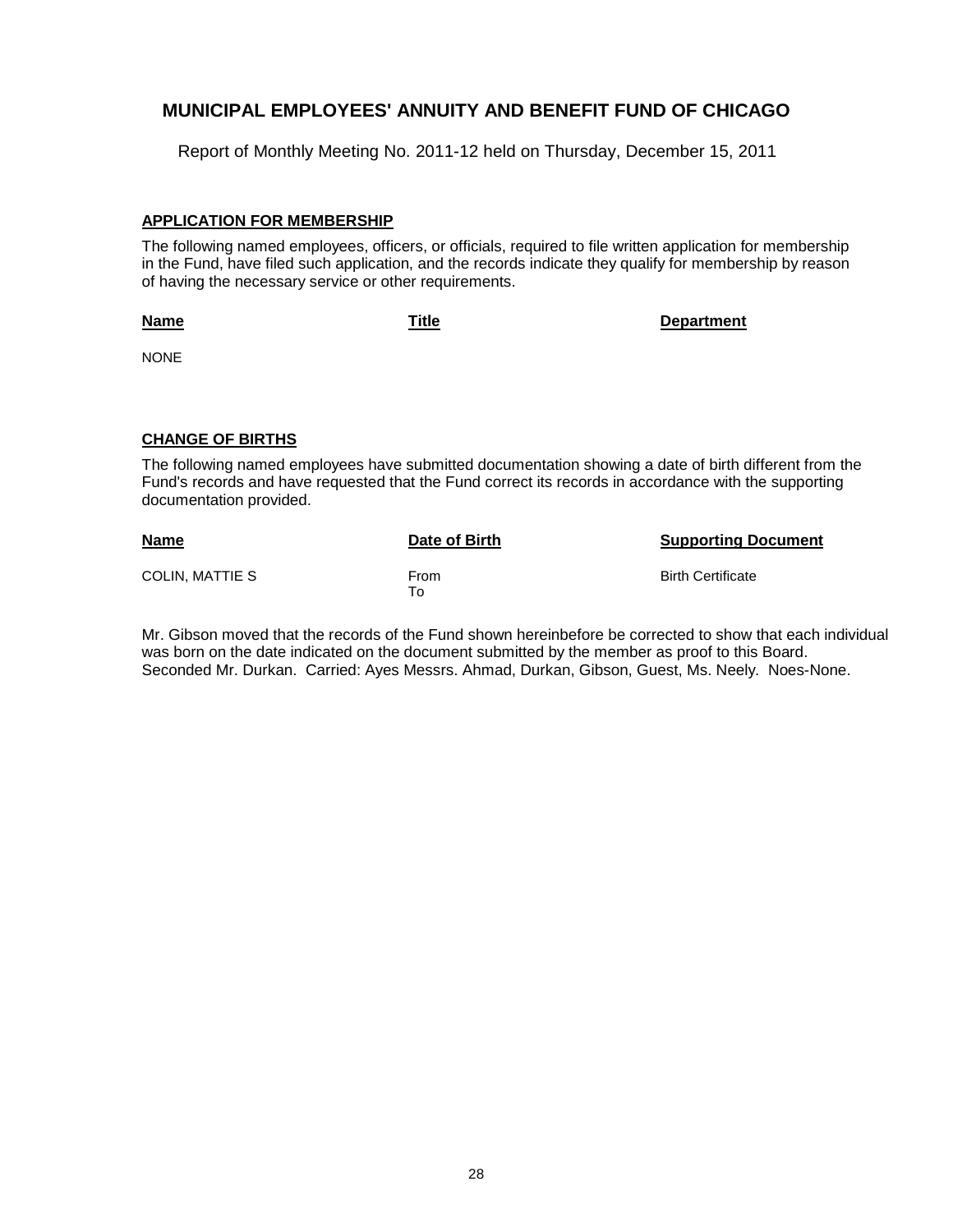Report of Monthly Meeting No. 2011-12 held on Thursday, December 15, 2011

**City Treasurer's Statement of Account as of 11/30/2011**

| \$38,838.55<br>\$400.00<br>\$4,934,259,395.79 |
|-----------------------------------------------|
|                                               |
|                                               |
|                                               |
|                                               |
|                                               |
|                                               |
|                                               |
|                                               |
|                                               |
|                                               |
|                                               |
|                                               |

Mr. Ahmad moved that the Treasurer's Report be received and placed on file. Seconded Mr. Durkan. Carried: Ayes Messrs. Ahmad, Durkan, Gibson, Guest, Ms. Neely votes present. Noes-None.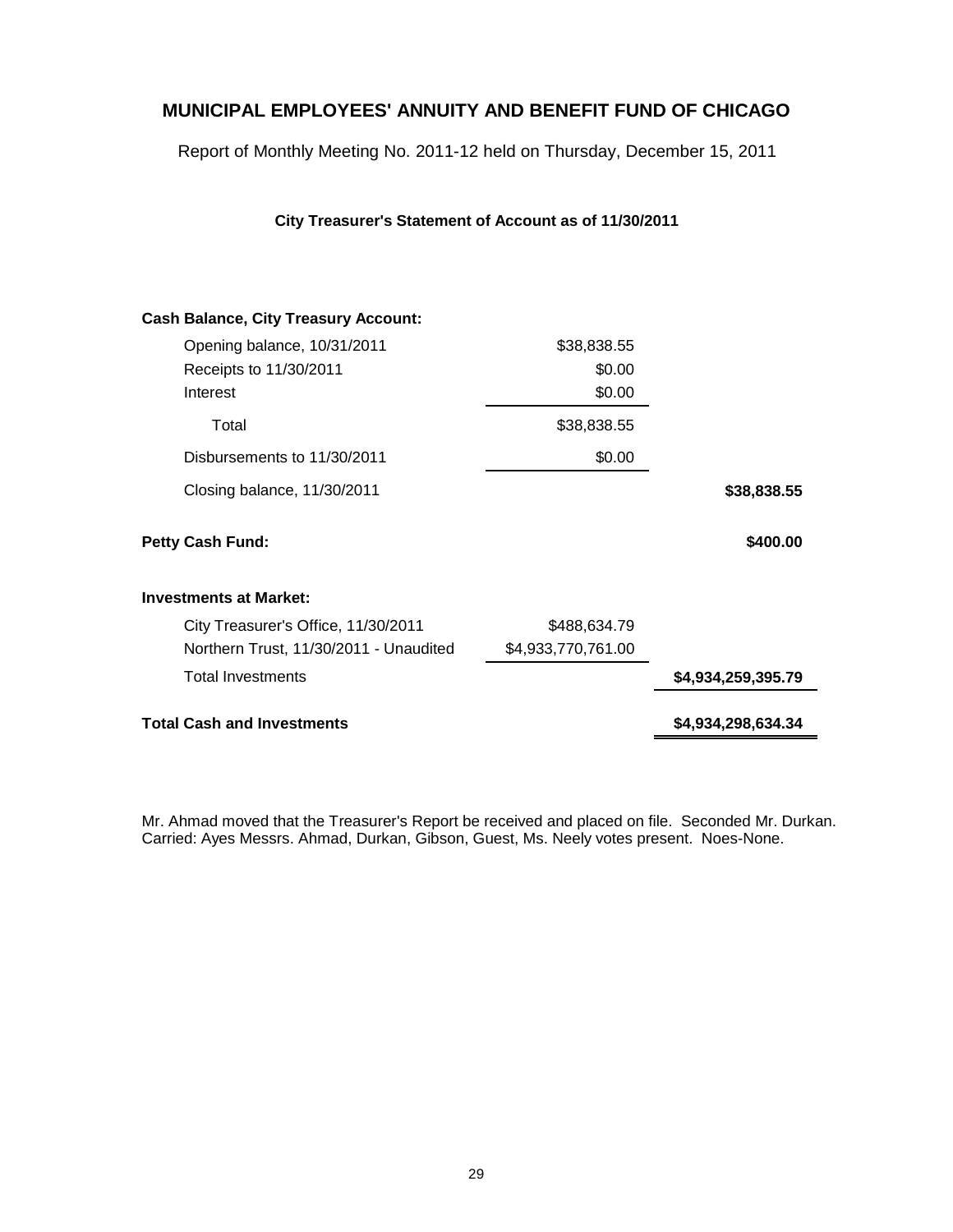Report of Monthly Meeting No. 2011-12 held on Thursday, December 15, 2011

#### **HEARINGS**

The Matter of Alfred Sanchez (Account Update)

Ms. Toledo updated the Board on the current status of Mr. Sanchez's account based on the refund agreement approved by the Board at the March 2011 meeting.

#### **MATTTERS OF LEGISLATION**

Legislative Update

Mr. Molaro, the Fund's lobbyist, updated the Board on House Bill 3813, which, if signed into law by the Governor, will have a direct effect on the Fund.

#### Lobbyist Services

This matter was taken out of order and discussed in closed session in accordance with ILCS 120/2(c)(1).

#### **MATTERS OF INVESTMENTS**

This topic was taken out of order.

#### Watchlist

Mr. Mohler reviewed the Watchlist. No actions taken.

#### Flash Report

Mr. Mohler reviewed the Flash Report. No actions taken.

#### Liquidity Needs

Mr. Mohler requested liquidation of up to \$40 million from the Fund's Bond accounts to ensure proper liquidity for January 2012 benefit payments.

Ms. Neely made a motion to approve up to \$15 million from LM Capital, \$10 million from Neuberger Berman, and \$15 million from Segall, Bryant and Hamill to be liquidated to properly fund January 2012 benefit payments. Second by Mr. Ahmad.

Carried: Ayes – Messrs. Ahmad, Durkan, Gibson, Guest, Ms. Neely. Noes – None.

#### Investment Policy Discussion

Messrs. Wrubel and Wesner reviewed investment performance year-to-dateNovember 30, 2011. Marquette Associates will present 2012 investment goals after conferring with Fund staff at the next regularly scheduled meeting of the Board.

#### **OTHER**

*(Continued on following page)*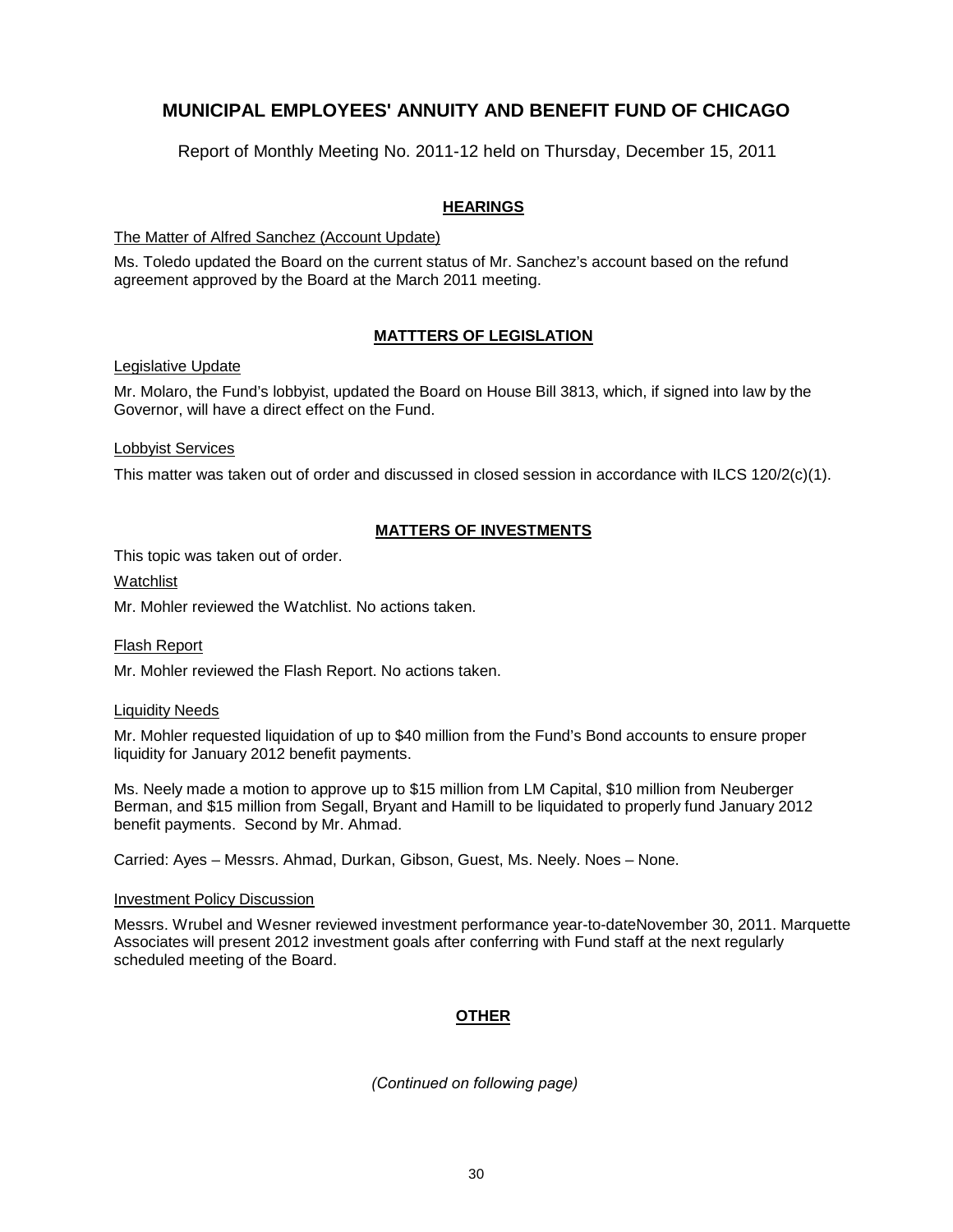Report of Monthly Meeting No. 2011-12 held on Thursday, December 15, 2011

#### Election of Officers

Ms. Neely made a motion to approve the following officers of the Board for 2012:

John Gibson – President Amer Ahmad – Vice President Stephanie Neely – Treasurer Martin Durkan – Recording Secretary

Second by Mr. Ahmad.

Carried: Ayes – Messrs. Ahmad, Durkan, Gibson, Guest, Ms. Neely. Noes – None.

#### Freedom of Information Request Update

Mr. Mohler updated the Board on requests made under the Illinois Freedom of Information Act since the last meeting of the Retirement Board on November 17, 2011.

#### Executive Session Semi-Annual Review

Deferred.

#### Legal Update

The Board moved into closed session at 9:22 a.m. in accordance with ILCS 120/2(c)(1), (7) and (11) to discuss matters of personnel, investments and legal issues. Motion by Ms. Neely. Second by Mr. Ahmad.

Roll call: Mr. Ahmad – Aye Mr. Durkan – Aye Mr. Gibson – Aye Mr. Guest – Aye Ms. Neely – Aye

Motion carried.

The Board moved into open session at 11:09 a.m.

No actions taken.

In open session, the following motions occurred:

Mr. Ahmad made a motion to approve the sale of Parish Capital to StepStone LLC pending review by legal counsel. Second by Mr. Gibson.

Carried: Ayes – Messrs. Ahmad, Durkan, Gibson, Guest. Noes – Ms. Neely.

Mr. Ahmad made a motion for Fund Counsel to send an amended letter on behalf of the Board to Ms. Jennifer Naber, Esq. of Laner Murchin Dombrow Becker Levin & Tominberg Ltd regarding Korshak v. City of Chicago No. 01 CH 4962 Retiree Health Benefits Commission (RHBC). Second by Ms. Neely.

Carried: Ayes – Messrs. Ahmad, Durkan, Gibson, Guest, Ms. Neely. Noes – None.

Mr. Ahmad made a motion to accept an invitation by the Governor's staff to have the Fund's legislative liaison, counsel and Executive Director meet with them to discuss pending legislation. Second by Mr. *(Continued on following page)*